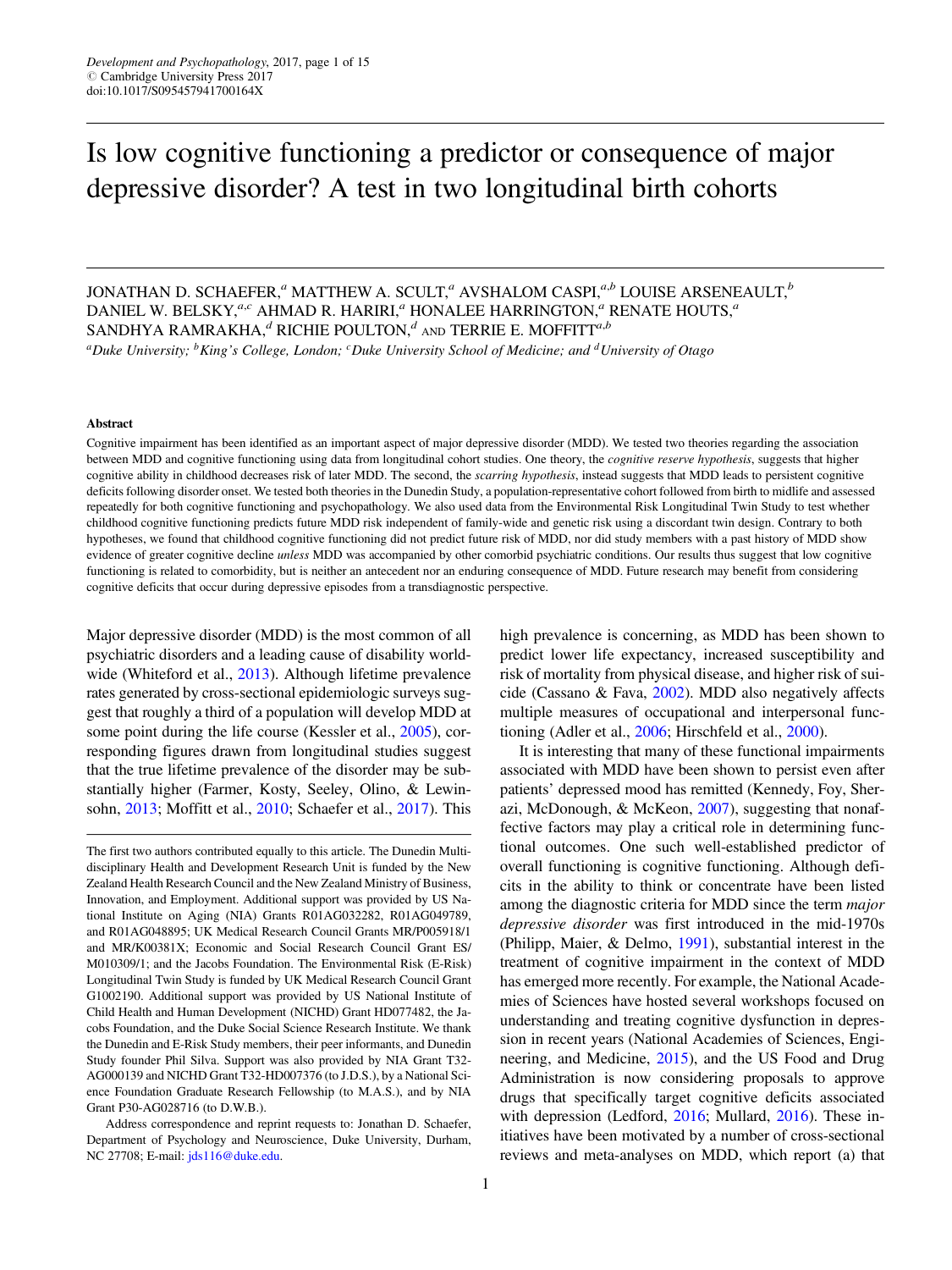depressed individuals score lower than healthy controls across a wide variety of cognitive tasks (Christensen, Griffiths, Mackinnon, & Jacomb, [1997;](#page-12-0) Rock, Roiser, Riedel, & Blackwell, [2014](#page-13-0); Rogers et al., [2004;](#page-13-0) Snyder, [2013](#page-14-0)), even at first episode (Lee, Hermens, Porter, & Redoblado-Hodge, [2012](#page-13-0)), and (b) that these deficits can be observed even in individuals whose depression has remitted (Bora, Harrison, Yücel, & Pantelis, [2013;](#page-12-0) Rock et al., [2014](#page-13-0)). Greater cognitive deficits in the context of MDD in turn are associated with increased symptom severity (McDermott & Ebmeier, [2009\)](#page-13-0), higher rates of relapse and recurrence (Majer et al., [2004\)](#page-13-0), and impaired functioning after discharge from psychiatric hospitalization (Jaeger, Berns, Uzelac, & Davis-Conway, [2006\)](#page-13-0). Consequently, there is now considerable interest in the identification of novel therapeutic agents capable of bringing about "cognitive remission" in depressed patients (Bortolato et al., [2016;](#page-12-0) Ledford, [2016\)](#page-13-0), in addition to the remission of affective symptoms.

Before recommending that cognitive impairment in MDD should become a target of treatment, however, it is important to understand the origin and developmental course of these deficits. To date, two theoretical models have been proposed to explain the relationship between persistent cognitive impairments and MDD. The first, the cognitive reserve hypothesis, suggests that individuals with high intelligence are simply less likely to develop depression, due to either superior neural integrity or an increased ability to cope with or avoid stressful situations (Barnett, Salmond, Jones, & Sahakian, [2006](#page-12-0); Koenen et al., [2009;](#page-13-0) Salmond, Menon, Chatfield, Pickard, & Sahakian, [2006](#page-13-0); Scult, Knodt, Swartz, Brigidi, & Hariri, [2016](#page-13-0)). Thus, cognitive "deficits" seen in cross-sectional studies that compare the cognitive performance of depressed or remitted individuals to healthy volunteers would be an indicator of "traitlike" differences that present early in development, well before MDD onset. This model draws support from a number of longitudinal studies documenting that low intelligence at Time 1 is a robust predictor of subsequent depression at Time 2, summarized in a recent meta-analysis (Scult et al., [2017](#page-13-0)). However, Scult et al. [\(2017](#page-13-0)) note that the majority of the studies demonstrating a predictive association between intelligence and MDD appear to be driven by depressive symptoms already present at the time of baseline cognitive assessment.

The second explanatory model, the scarring hypothesis, suggests that the cognitive deficits observed in depressed patients result from enduring changes in physiology and neurochemistry that begin around the time of MDD onset and impair cognitive functioning from that point forward (Lewinsohn, Steinmetz, Larson, & Franklin, [1981](#page-13-0)). In this model, cognitive impairment in the context of MDD falls somewhere between trait and state factors. Although cognitive deficits are not proposed to precede the onset of depressive symptoms, they are hypothesized to persist well *after* the resolution of affective symptoms, potentially leaving MDD patients with a lifelong (albeit mild) impairment.

Although both of these models have been supported by previous research, the existing body of literature on persistent cognitive deficits in MDD is characterized by at least four important limitations. First, many of the studies that report associations between MDD and cognitive functioning have used small, clinical samples. Because depressed individuals receiving psychiatric care may differ from those who are not in several significant ways, the generalizability of these findings to the larger population of depressed individuals is unclear. This possibility is underscored by a recent study using population-representative data from the National Comorbidity Survey Adolescent Supplement, which reported that adolescents with past-year depression or dysthymia scored higher (rather than lower) on a measure of fluid intelligence compared to peers with no distress disorders (Keyes, Platt, Kaufman, & McLaughlin, [2016](#page-13-0)).

Second, the majority of studies that report associations between IQ and MDD have assessed MDD at only a single time point. However, multiple psychiatric assessments are desirable in this context because longitudinal studies that have calculated the lifetime prevalence of MDD using both single and repeated assessments have generally found that repeated assessments generate 2.5 to 3 times higher prevalence estimates (Moffitt et al., [2010;](#page-13-0) Takayanagi et al., [2014\)](#page-14-0). Thus, studies that use cognitive functioning to predict MDD at a single point in time are more likely to miscategorize individuals who have experienced or will experience depression as "healthy controls," potentially biasing estimates of effect size.

Third, it is also desirable to analyze data drawn from studies with multiple cognitive assessments, particularly when evaluating participants for evidence of cognitive "scarring." Despite this, the majority of studies that examine associations between cognitive performance and remitted depression are cross-sectional in nature, making it difficult to determine whether or not observed deficits represent a true decline from baseline ability following a depressive episode.

Fourth, relatively few studies of the link between IQ and MDD have taken rigorous steps to account for the presence or absence of comorbid diagnoses in diagnostic groups (see Scult et al., [2017](#page-13-0)), and those that have assessed participants for comorbidity have tended to use a single assessment wave (Snyder, [2013\)](#page-14-0). These designs limit interpretation of previous findings, as prior work has shown that many psychiatric disorders apart from MDD are predicted prospectively by low IQ (Batty, Mortensen, & Osler, [2005](#page-12-0); Gale, Batty, Tynelius, Deary, & Rasmussen, [2010](#page-12-0); Gale et al., [2008](#page-12-0)), associated with contemporaneous impairments in cognitive test performance (Airaksinen, Larsson, & Forsell, [2005](#page-12-0); Horner & Hamner, [2002](#page-12-0); Muller & Roberts, [2005](#page-13-0); Schaefer, Giangrande, Weinberger, & Dickinson, [2013](#page-13-0)), and associated with cognitive "scarring" that lingers after symptomatic remission (Mann-Wrobel, Carreno, & Dickinson, [2011](#page-13-0); Meier et al., [2012,](#page-13-0) [2014;](#page-13-0) Stavro, Pelletier, & Potvin, [2013\)](#page-14-0). This raises the possibility that observed deficits thought to be associated with MDD are driven by either unobserved comorbidities or some shared, transdiagnostic process.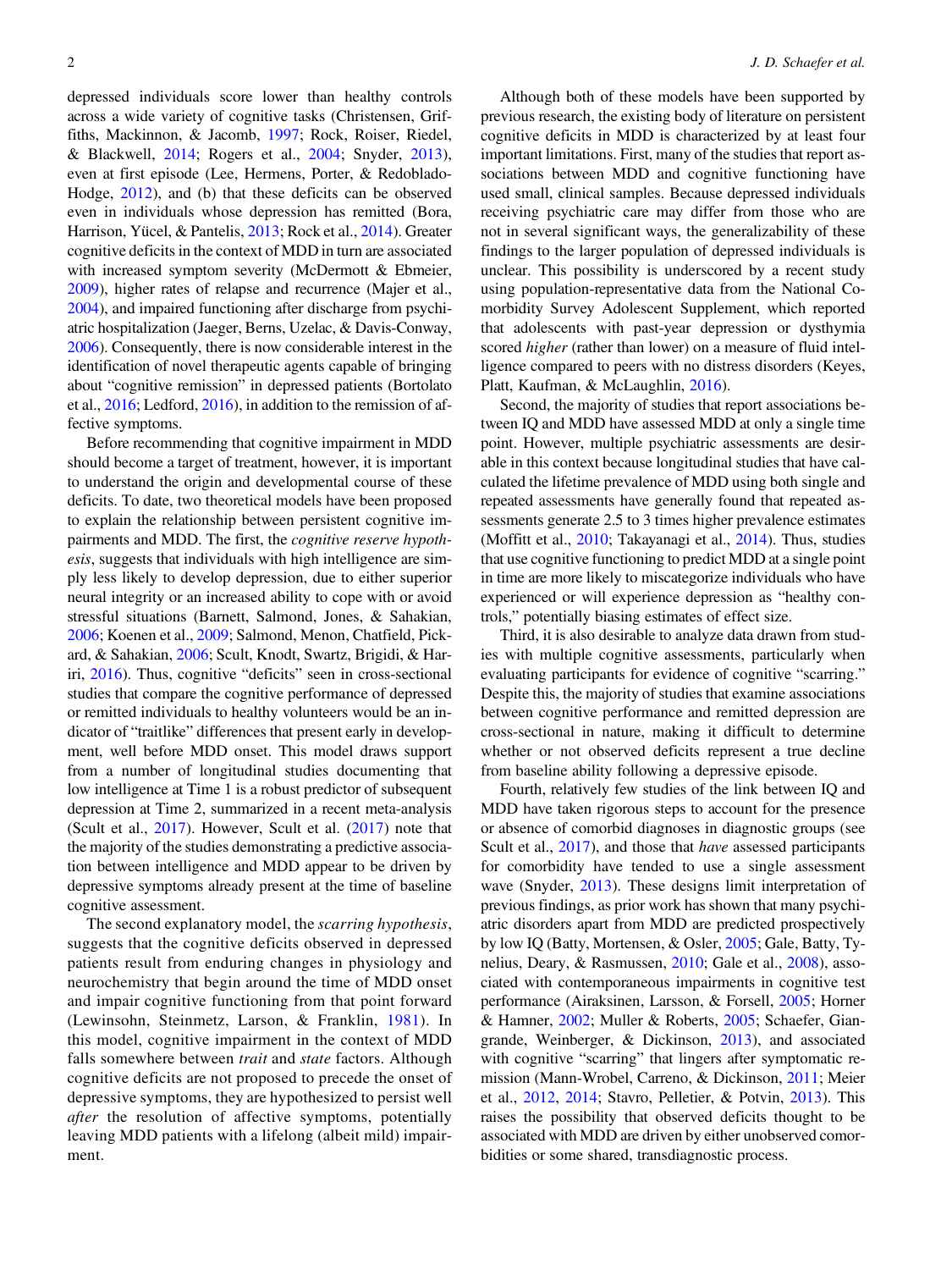To addressthese limitations, we present tests of both the cognitive reserve and scarring hypotheses using data drawn from two population-representative, longitudinal studies. The first sample, the Dunedin Study, follows a population-representative cohort from birth to midlife, with IQ tests administered at ages 7, 9, 11, and 38 years, and neuropsychological testing conducted at ages 13 and 38. At age 38, Dunedin Study members were also administered a set of self- and informant-report questionnaires asking questions about perceived cognitive functioning. In addition, Dunedin Study members completed psychiatric interviews assessing them for a variety of common psychiatric disorders every few years starting at age 11.

Over its course, the Dunedin Study also assessed study members for a number of clinical indicators relevant to MDD, including disorder age of onset, persistence/recurrence of depressive episodes, self-rated impairment due to MDD, number of MDD diagnostic criteria endorsed, whether the study member received clinical attention for his or her MDD, and psychiatric comorbidity. We used these variables to test whether evidence of cognitive reserve or scarring is especially pronounced among study members with particularly early onset, severe, comorbid, or otherwise extreme cases of MDD.

Our second sample, the Environmental Risk (E-Risk) Longitudinal Twin Study, follows a cohort of twins born in the United Kingdom from birth to age 18 years, with IQ tests administered at age 12 and a single psychiatric assessment using DSM criteria administered at age 18 years. We used the E-Risk Study's twin design to examine whether the lower IQ member of each twin pair was at relatively elevated risk of receiving a depression diagnosis at age 18. Because this design controls for shared environmental and (in monozygotic twin pairs) genetic factors that might normally account for an association between IQ and MDD, a positive finding would indicate that lower IQ predicts risk of MDD independent of these factors, providing support for a causal relationship.

### Method

Because our article utilizes data drawn from two different longitudinal studies, we have divided the Methods section into two parts. Study 1 describes the assessment of IQ and mental disorder in the Dunedin Study, whereas Study 2 describes how these same constructs were assessed in the E-Risk Study. A description of the neuropsychological measures administered to Dunedin Study members at ages 13 and 38 can be found in the online-only supplementary materials.

## Study 1: The Dunedin Study

Sample. The Dunedin Multidisciplinary Health and Development Study is a four-decade, longitudinal investigation of health and behavior in a population-representative birth cohort. Study members ( $N = 1,037$ ; 91% of eligible births; 52% male) were all individuals born between April 1972 and March 1973 in Dunedin, New Zealand, who were eligible for the longitudinal study based on residence in the province

at age 3, and who participated in the first follow-up assessment at age 3. The cohort represents the full range of socioeconomic status on New Zealand's South Island. In adulthood, the cohort matches the New Zealand National Health and Nutrition Survey on health indicators (e.g., body mass index, smoking, general practitioner visits; Poulton, Moffitt, & Silva, [2015\)](#page-13-0). The cohort is primarily White; fewer than  $7\%$ self-identify as having partial non-Caucasian ancestry. Assessments were carried out at birth and at ages 3, 5, 7, 9, 11, 13, 15, 18, 21, 26, 32, and 38 years, when 95% of the 1,007 study members still alive took part. At each assessment wave, each study member is brought to the Dunedin research unit for a full day of interviews and examinations. The Otago Ethics Committee approved each phase of the study, and informed consent was obtained from all study members.

## Measures of intelligence (IQ).

Childhood intelligence. We report results from the Wechsler Intelligence Scale for Children—Revised (WISC-R; Wechsler, [1974\)](#page-14-0), using participants' total scores averaged over the three assessment points at ages 7, 9, and 11 to represent intelligence in childhood.

Adult intelligence. We report results from the Wechsler Adult Intelligence Scale, Fourth Edition (WAIS-IV; Wechsler, [2008\)](#page-14-0), administered at age 38.

Self-reported cognitive problems. At age 38, study members were queried about problems related to memory and attention. Study members reported how often in the past year (never, sometimes, or often) they experienced problems with keeping track of appointments, remembering why they went to a store, and repeating the same story to someone, among other items. Scores on each of the 17 questions were summed to create an overall measure of cognitive difficulties ( $M = 9.1$ ,  $SD = 5.3$ , range  $= 0-31$ ; internal consistency reliability  $= 0.83$ ). Study members were also asked to rate the extent to which their cognitive difficulties interfered with their lives on a scale from 1 (some impairment) to 5 (severe impairment). Both self-reported cognitive difficulties ( $r = -.15$ ) and the extent of impairment  $(r = -16)$  were negatively correlated with adult full-scale IQ (both  $ps < .0001$ ).

Informant-reported cognitive problems. Informant reports of study members' cognitive function were obtained at age 38. Study members nominated people who "knew them well." These informants were mailed questionnaires and asked to complete a checklist, including whether the study member had problems with his or her attention and memory over the past year. The informant-reported attention problems scale consisted of four items: "Is easily distracted, gets side-tracked easily," "Can't concentrate, mind wanders," "Tunes out instead of focusing," and "Has difficulty organizing tasks that have many steps" (internal consistency reliability  $= 0.79$ ). The informant-reported memory problems scale consisted of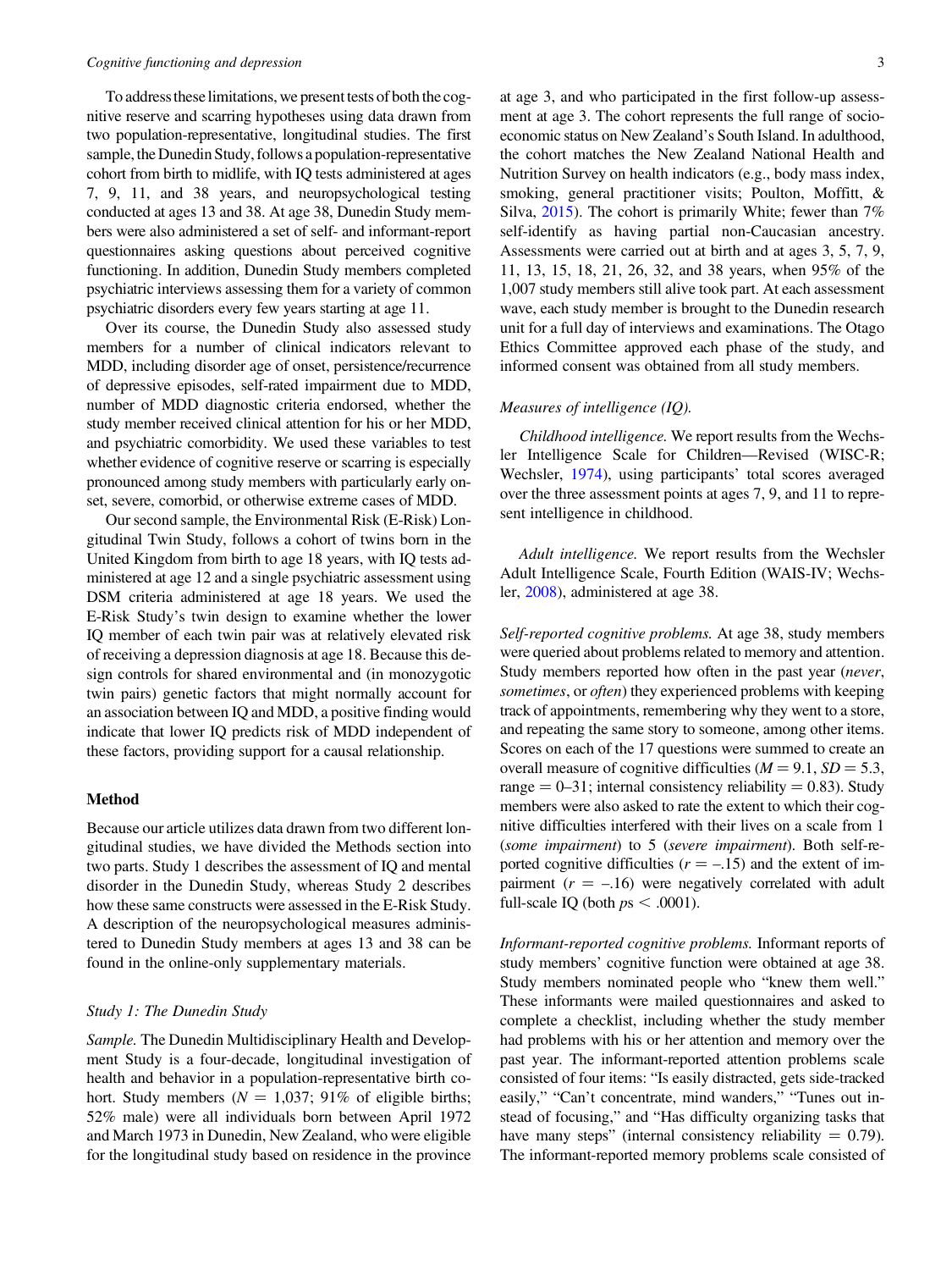three items: "Has problems with memory," "Misplaces wallet, keys, eyeglasses, paperwork," and "Forgets to do errands, return calls, pay bills" (internal consistency reliability  $= 0.64$ ). Both informant-reported attention problems  $(r = -.26)$  and informant-reported memory problems  $(r = .14)$  were negatively correlated with adult full-scale IQ (both  $ps < .0001$ ).

Assessment of mental disorders. Mental disorders were ascertained in the Dunedin Study longitudinally using a periodic sampling strategy: every 2 to 6 years, study members were interviewed about past-year symptoms in a private in-person interview at the research unit by trained interviewers with tertiary qualifications and clinical experience in a mental health-related field such as family medicine, clinical psychology, or psychiatric social work (i.e., not lay interviewers). Interviewers used the Diagnostic Interview Schedule for Children at the younger ages (11–15 years) and the Diagnostic Interview Schedule at the older ages (18–38 years). At each assessment, interviewers were kept blind to study members' previous data, including mental health status. At ages 11, 13, and 15, diagnoses were made according to the then current DSM-III and grouped for this article into a single wave reflecting the presence or absence of specific juvenile mental disorders. At ages 18 and 21, diagnoses were made according to the DSM-III-R (American Psychiatric Association, [1987\)](#page-12-0), and at ages 26, 32, and 38 diagnoses were made according to the DSM-IV (American Psychiatric Association, [1994\)](#page-12-0). This method led to 6 waves in total representing ages 11–15, 18, 21, 26, 32, and 38. In addition to symptom criteria, diagnosis required impairment ratings for that disorder  $\geq$  2 on a scale from 1 (some impairment) to 5 (severe impairment). Each disorder was diagnosed regardless of the presence of other disorders. Variable construction details, reliability and validity, and evidence of life impairment for diagnoses have been reported previously (Feehan, McGee, Raja, & Williams, [1994;](#page-12-0) Kim-Cohen et al., [2003](#page-13-0); Moffitt et al., [2007,](#page-13-0) 2010; Newman et al., [1996\)](#page-13-0).

## Study 2: The E-Risk Study

Sample. Participants were members of the E-Risk Study, a birth cohort of 2,232 British children. The sample was drawn from a larger birth register of twins born in England and Wales from 1994 to 1995 (Trouton, Spinath, & Plomin, [2002\)](#page-14-0). Full details on the sample were reported previously (Moffitt & the E-Risk Study Team, [2002](#page-13-0)). Briefly, the E-Risk sample was constructed in 1999–2000, when 1,116 families (93% of those eligible) with same-sex 5-year-old twins participated in home-visit assessments. This sample comprised 56% monozygotic (MZ) and 44% dizygotic (DZ) twin pairs. Within zygosity, 48% of MZ twins were male, and 50% of DZ twins were male. Families were recruited to represent the UK population of families with newborns in the 1990s, on the basis of residential location throughout England and Wales and mother's age. Teenaged mothers with twins were overselected to replace high-risk families who were selectively lost to the register through nonresponse. Older mothers having twins via assisted reproduction

were underselected to avoid an excess of well-educated older mothers. The study sample represents the full range of socioeconomic conditions in Great Britain, as reflected in the families' distribution on a neighborhood-level socioeconomic index (A Classification of Residential Neighborhoods, developed by CACI Inc. for commercial use; Odgers, Caspi, Bates, Sampson, & Moffitt, [2012](#page-13-0)): 25.6% of E-Risk families live in "wealthy achiever" neighborhoods compared to 25.3% nationwide; 5.3% versus 11.6% live in "urban prosperity" neighborhoods; 29.6% versus 26.9% live in "comfortably off" neighborhoods; 13.4% versus 13.9% live in "moderate means" neighborhoods; and 26.1% versus 20.7% live in "hard-pressed" neighborhoods. E-Risk underrepresents "urban prosperity" neighborhoods because such households are likely to be childless.

Follow-up home visits were conducted when the children were aged 7 (98% participation), 10 (96% participation), 12 (96% participation), and, most recently in 2012–2014, 18 years (93% participation). There were 2,066 children who participated in the E-Risk assessments at age 18, and the proportions of MZ (56%) and male same-sex (47%) twins were almost identical to those found in the original sample at age 5. The average age of the twins at the time of the assessment was 18.4 years ( $SD = 0.36$ ); all interviews were conducted after the 18th birthday. Home visits at ages 5, 7, 10, and 12 years included assessments with participants as well as their mothers (or primary caretaker); the home visit at age 18 included interviews only with the participants. Each twin participant was assessed by a different interviewer.

The Joint South London, Maudsley, and the Institute of Psychiatry Research Ethics Committee approved each phase of the study. Parents gave informed consent, and twins gave assent between 5 and 12 years and then informed consent at age 18.

Measure of Intelligence (IQ): Childhood intelligence. We administered a short version of the WISC-R when study members were age 12 years. Using two subtests (matrix reasoning and information), we prorated study members' IQs and standardized them to  $M = 100$  (SD = 15), according to the method recommended by Sattler ([2008\)](#page-13-0).

Assessment of depression. Unlike the Dunedin Cohort, which underwent repeated diagnostic assessments from age 11 to 38, the E-Risk Study members participated in only one diagnostic interview at age 18, during which they were assessed for past-year DSM-IV symptoms of MDD using the Diagnostic Interview Schedule (Robins, Cottler, Bucholz, & Compton, [1995\)](#page-13-0). As in the Dunedin Study, E-Risk Study members meeting symptom criteria for MDD also needed to report impairment ratings  $\geq$  2 on a scale from 1 (some impairment) to 5 (severe impairment) to receive a diagnosis.

## Results

We present the results in three parts. Study 1 presents our tests of the cognitive reserve hypothesis, in which lower IQ in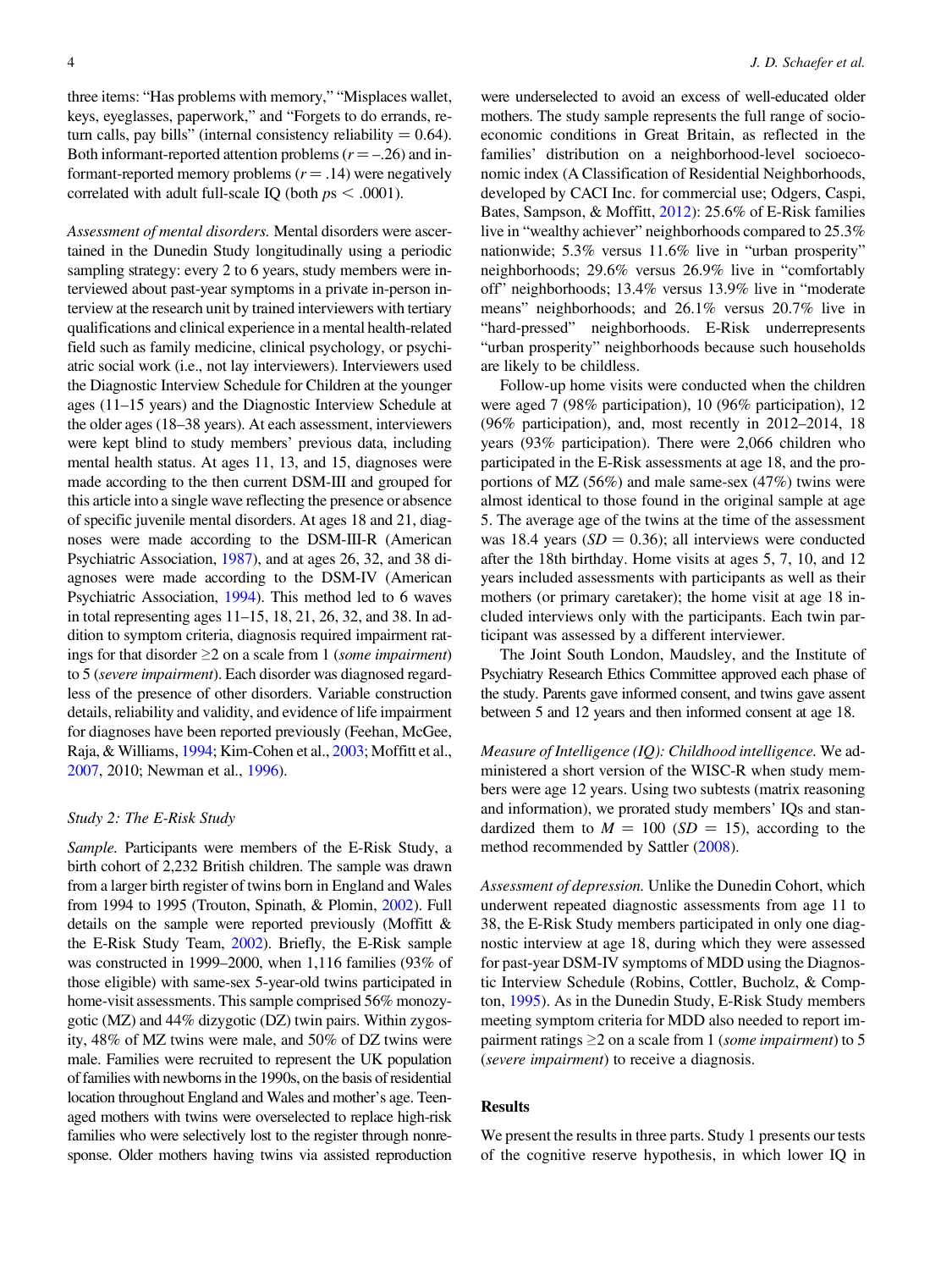childhood is hypothesized to predict an increased risk of subsequent MDD. Study 2 presents our tests of the scarring hypothesis, in which IQ deficits are hypothesized to persist in individuals with a history of MDD, even after remission of their affective symptoms. Finally, Study 3 extends both of these analyses to neuropsychological measures assessing memory and executive functioning, two domains that have been repeatedly linked to MDD in previous work (Bora et al., [2013;](#page-12-0) Hsu & Davison, [2017;](#page-12-0) Rock et al., [2014\)](#page-13-0).

# Study 1: The cognitive reserve hypothesis

# Does lower IQ in childhood predict increased risk of developing MDD?

To address this question, we started with 957 (92.3%) of the original 1,037 Dunedin Study members, including only those individuals who (a) had participated in at least half of the six mental health assessment waves from ages 11 to 38 and (b) had available childhood IQ data. Because schizophrenia is often accompanied by depression, and is associated with pronounced premorbid and postonset cognitive deficits as well as thought disorder symptoms (Kendler, Ohlsson, Sundquist, & Sundquist, [2014](#page-13-0); Meier et al., [2014](#page-13-0); Reichenberg et al., [2010](#page-13-0); Schaefer et al., [2013\)](#page-13-0), we further refined our analytic sample by excluding all study members who received a diagnosis of schizophrenia by age 38 ( $N = 37$ ). This step ensured that any observed associations between MDD and IQ were not driven by these individuals.

Of the remaining 920 study members, 812 (88.3%) contributed six waves of mental health data, 67 (7.3%) contributed five waves of mental health data, 26 (2.8%) contributed four waves of mental health data, and 15 (1.6%) contributed three waves of mental health data. From ages 11 to 38, 431 (46.9%) of these study members received a diagnosis of MDD at one or more assessment waves. These study members constituted the "ever-depressed" group. The remainder of the cohort ( $N = 489, 53.2\%$ ) did not meet criteria for a diagnosis of MDD between the ages of 11 and 38. These study members constituted the "never-depressed" group. Together, these groups composed the full analytic sample ([Figure 1a](#page-5-0)).

As an initial test of the cognitive reserve hypothesis, we conducted a follow-forward analysis using a modified Poisson regression model with robust standard errors to estimate relative risk for the binary outcome of lifetime MDD (Zou, [2004\)](#page-14-0). Methodologists have suggested that risk ratios are less inflated than odds ratios in situations where the outcome is common, which is the case for MDD in our sample (Cummings, [2009\)](#page-12-0). The risk ratios presented can be understood as the ratio change in average risk of MDD for every 1-point increase in IQ. Using this approach, we found that risk of membership in the ever-depressed ( $N = 431$ ; mean childhood IQ = 100.0,  $SD = 14.4$ ) versus never-depressed group ( $N = 489$ ; mean childhood IQ = 101.4,  $SD = 13.8$ ) did not differ as a function of childhood IQ, controlling for sex, incident rate ratio

 $(IRR) = 0.997, 95\%$  confidence interval  $(CI)$  [0.992, 1.002],  $p = .247$ .

Previous studies have suggested that low childhood IQ is associated with an increased risk of developing not only depression but also a number of other psychiatric conditions, including anxiety and substance use disorders (Fergusson, Horwood, & Ridder, [2005;](#page-12-0) Gale et al., [2008](#page-12-0); Koenen et al., [2009](#page-13-0); Rajput, Hassiotis, Hatch, & Stewart, [2011](#page-13-0)). Thus, it is possible that our ability to detect a predictive relationship between childhood IQ and lifetime depression is limited by the presence of other psychiatric disorders in the "never-depressed" group. Fortunately, one advantage afforded by the Dunedin Study's repeated mental health assessments is that they allowed us to identify the small group of individuals who have never met criteria for any of the mental disorders assessed by the study (the "enduring-mental-health" group; Schaefer et al., [2017](#page-13-0)), and to use these study members as a new comparison group ( $N = 161$  who had childhood IQ data; mean childhood IQ = 102.3,  $SD = 14.0$ ; [Figure 1a\)](#page-5-0). We thus conducted an additional follow-forward analysis to test whether childhood IQ was a significant predictor of membership in the ever-depressed versus enduring mental health groups, controlling for sex. Consistent with our previous results, we found that childhood IQ still did not appear to distinguish between the two groups, IRR =  $0.997$ , 95% CI [0.994, 1.001],  $p = .136$ .

To provide a point of comparison, we also tested whether childhood IQ was a significant predictor of membership in the small group of study members with schizophrenia  $(N = 37; \text{ mean childhood IQ} = 94.0, SD = 17.6) \text{ versus}$ the majority of the cohort who were never diagnosed with schizophrenia ( $N = 920$ ; mean childhood IQ = 100.7,  $SD = 14.1$ ), controlling for sex. Here, low childhood IQ was associated with higher risk of receiving a schizophrenia diagnosis, IRR =  $0.968$ ,  $95\%$  CI [0.944, 0.992],  $p = .010$ .

# Does lower IQ in childhood exert an effect on an individual's later risk of developing MDD independent of family-wide and genetic risk?

An even more powerful approach to testing the cognitive reserve hypothesis is to compare two children growing up in the same family. If the cognitive reserve hypothesis is correct, the sibling with higher IQ should be at lower risk of developing MDD. We tested this hypothesis in the E-Risk Longitudinal Twin Study using the following mixed-effects model:

$$
logit(\pi_{ij}) = \beta_0 + \beta_{\rm W}(X_{ij} - \bar{X}_i) + \beta_{\rm B}\bar{X}_i
$$

In this specification, IQ effects are parsed into between-twin pair effects and within-twin pair effects using a logistic regression model, where  $i$  is used to index twin pairs and  $j$  represents individual twins within pairs, so  $\pi_{ij}$  and  $X_{ij}$  represent, respectively, the probability of receiving a depression diagnosis and childhood IQ values for the *j*th twin of the *i*th pair, whereas  $\bar{X}_i$  represents the mean childhood IQ of both twins within the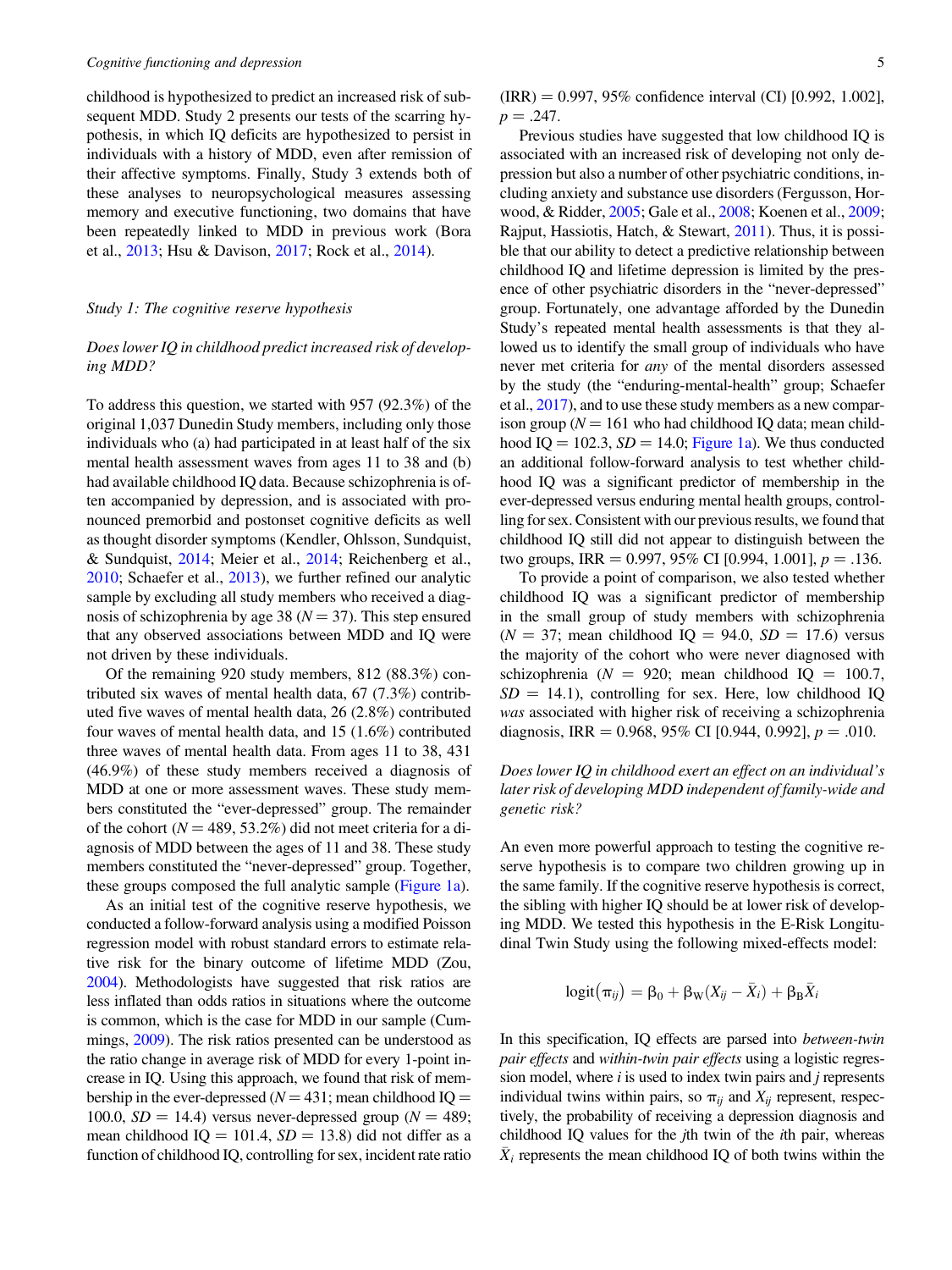<span id="page-5-0"></span>

Figure 1. Dunedin Study member flow diagrams for our tests of the (a) cognitive reserve hypothesis and (b) cognitive scarring hypothesis.

ith pair. The between-twin pair regression coefficient  $(\beta_B)$  estimates whether pairs of twins with higher average age 12 IQ are at lower risk of being diagnosed with MDD at age 18. In contrast, the within-twin pair regression coefficient  $(\beta_W)$  estimates whether the twin with higher IQ than his or her co-twin is less likely to be diagnosed with MDD than his or her co-twin.

We first estimated this model using data from all available twin pairs (MZ and DZ) in E-Risk. A significant betweentwin pair effect would reflect family-wide factors common to both twins that influence IQ and MDD and may underlie their association. In contrast, a significant within-twin pair effect would indicate that possessing low IQ in childhood predicts MDD independent of any factors that are shared between siblings growing up in the same family (Carlin, Gurrin, Sterne, Morley, & Dwyer, [2005\)](#page-12-0). We then estimated this model using only the MZ twin pairs in the E-Risk Study. Because MZ twins are genetically identical, a significant within-twin pair effect would rule out the possibility that the association between IQ and MDD arises solely due to a shared genetic susceptibility that elevates risk of both phenotypes.

The parameters estimated from each of these models are reported in Table 1. Of the original 2,232 study members, we included 2,003 (89.7%), excluding twins if they belonged to a twin pair in which (a) 1 or more twins lacked IQ data at age 12, or (b) both twins lacked mental health assessment data at age 18. Of these 2,003 study members, 404 (20.2%) received a diagnosis of MDD. Both the full cohort and MZ twin only models indicated that neither between-twin pair nor withintwin pair differences in IQ tested at age 12 appear to predict

Table 1. Testing the cognitive reserve hypothesis: Between- and within-twin pair effects of childhood IQ on risk of depression at age 18 in the E-Risk cohort

|                           | All Twins ( $N = 2,003$ )                   |              | MZ Twins $(N = 1,124)$                   |              |  |
|---------------------------|---------------------------------------------|--------------|------------------------------------------|--------------|--|
| Effects                   | RR [95% CI]                                 | n            | RR [95% CI]                              | D            |  |
| $\frac{\beta_B}{\beta_W}$ | $1.00$ [0.99, $1.00$ ]<br>1.00 [0.99, 1.01] | .279<br>.720 | 1.00 [0.99, 1.01]<br>$0.99$ [0.97, 1.01] | .685<br>.344 |  |

Note: MZ, monozygotic; RR, rate ratio;  $\beta_B$ , between-pair effects of mean childhood IQ (assessed at age 12) on risk of depression at age 18;  $\beta_W$ , effect of within-pair differences in childhood IQ, controlling for the effects of shared family environment and (in MZ twins) genetics. Sex was included in each model as a covariate.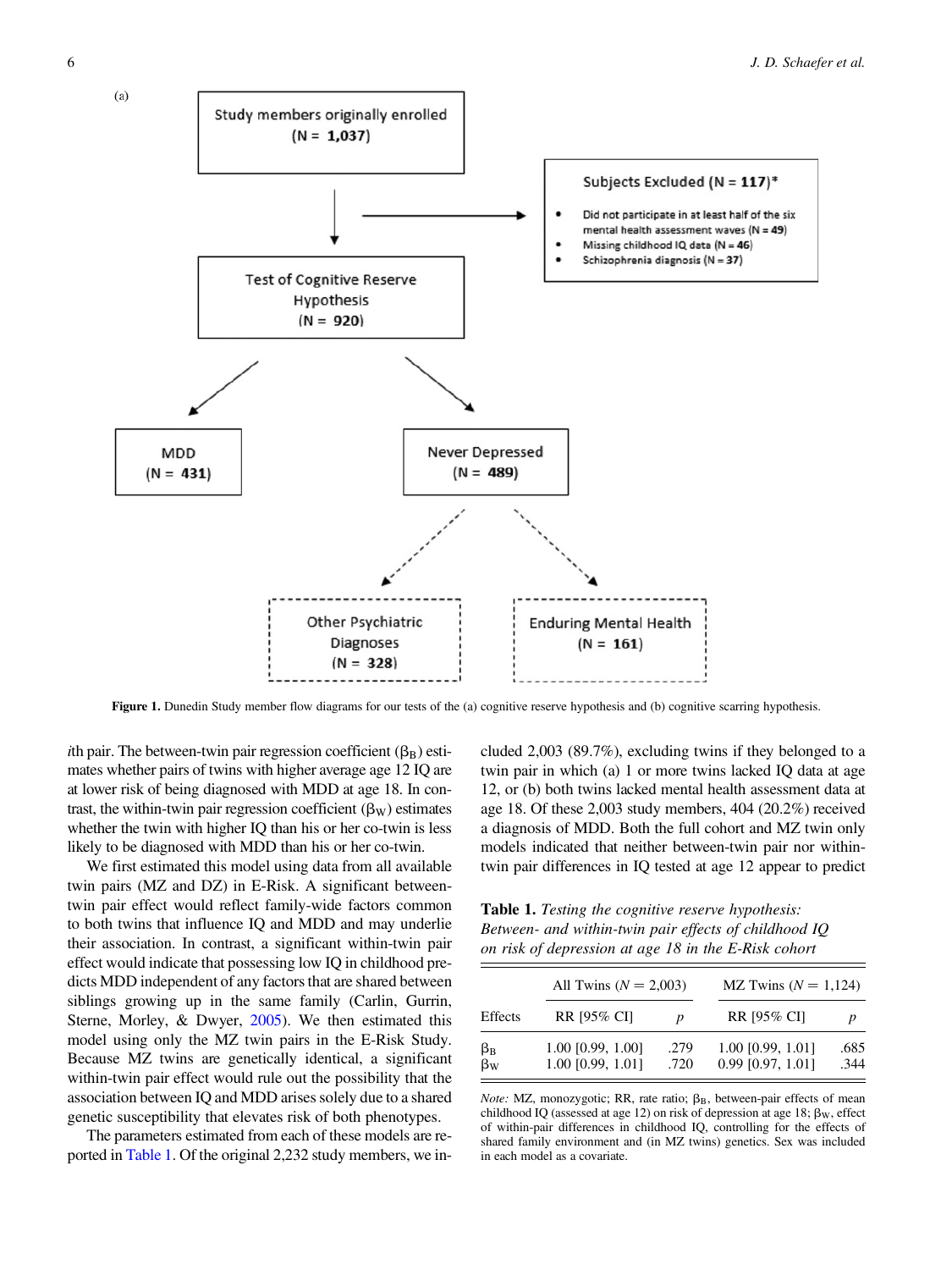

Figure 1 (cont.)

risk of MDD at age 18, consistent with our results from the follow-forward analysis conducted in the Dunedin Cohort. These findings did not support the assumption that lower IQ is causally related to increased risk of subsequent depression.

# Could lower IQ in childhood predict particularly early onset or severe MDD?

Although childhood IQ did not predict risk of future MDD in either cohort, it is still possible that a predictive relationship might exist between IQ in childhood and specific types of MDD, especially given previous research indicating a link between lower cognitive functioning and higher rates of relapse/recurrence, increased symptom severity, and impaired global functioning among depressed individuals (Jaeger et al., [2006;](#page-13-0) Majer et al., [2004](#page-13-0); McDermott & Ebmeier, [2009](#page-13-0)). Thus, we next tested the hypotheses that childhood IQ would predict measures of MDD age-of-onset, persistence, self-rated impairment, number of diagnostic criteria endorsed, clinical attention, or psychiatric comorbidity in the Dunedin Cohort.

Age of onset. We tested whether childhood IQ predicted an earlier age of depression onset by conducting a Cox proportional hazards regression using data from the full analytic sample (N  $= 920$ , controlling for sex. We recorded the assessment wave during which each study member in the ever-depressed group received his or her first diagnosis of MDD as the age of depression onset ( $M = 23.3$ ,  $SD = 7.0$ , range = 15–38). We found that childhood IQ did not significantly predict depression age of onset,  $HR = 1.00$ , 95% CI [0.99, 1.00],  $p = .381$ , indicating that study members with low IQ did not appear to develop depression any earlier than study members with higher IQ.

Persistent course. We calculated depression recurrence/persistence for each study member in the ever-depressed group  $(N = 431)$  as the *proportion* of waves during which that study member met diagnostic criteria for MDD ( $M$  proportion  $=$ 0.30,  $SD = 0.16$ , range = 0.17–1.00). We then conducted a linear regression that predicted the proportion of waves each study member had received an MDD diagnosis as a function of childhood IQ, controlling for sex. We found no significant association between childhood IQ and this measure,  $b = -0.001$ , 95% CI [0.002, 0.000],  $t$  (428) = -1.31;  $p = .19$ , indicating that Dunedin Study members with low IQ who were diagnosed with MDD did not appear to spend significantly more study waves suffering from depression than their higher IQ peers with MDD.

Self-rated impairment. Dunedin Study members were asked to rate the functional impairment caused by their depressive symptoms on a scale from 1 (some impairment) to 5 (severe impairment) at each assessment wave between the ages of 18 and 38. We recorded self-rated impairment in this cohort as the maximum impairment rating given between the ages of 18 and 38 ( $M = 4.05$ ,  $SD = 0.88$ , range  $= 2-5$ ) by each study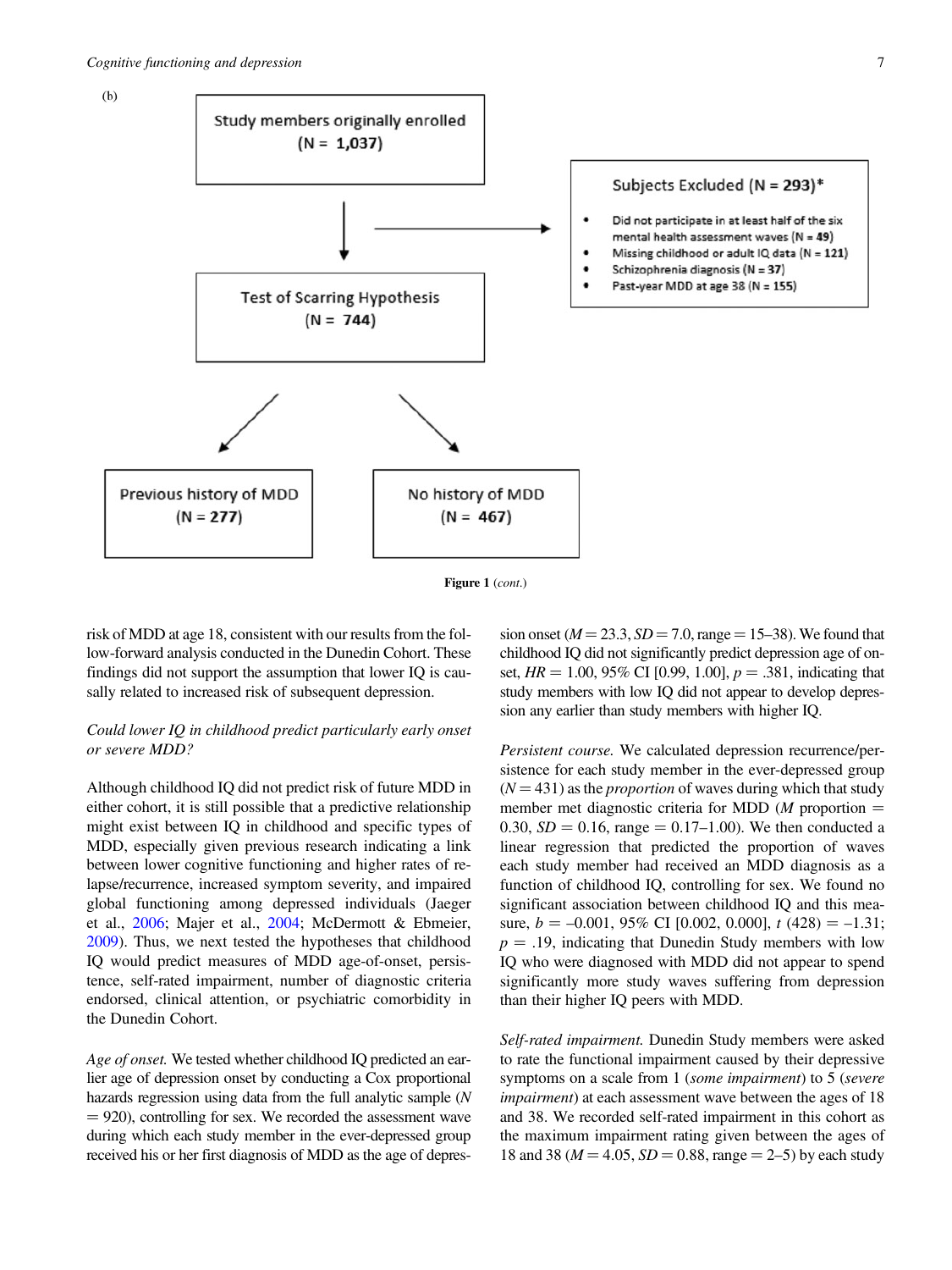member who met diagnostic criteria for MDD at least once during this same period ( $N = 412$ ). We limited our analysis of impairment to this age range because self-ratings of impairment were not collected in earlier assessments.

We conducted a linear regression model predicting selfrated impairment as a function of childhood IQ, controlling for sex. We found that childhood IQ was a significant predictor of self-rated impairment,  $b = -0.01, 95\%$  CI [-0.01, 0.00],  $t(409) = -2.05$ ,  $p = .041$ , suggesting that individuals with lower IQs who develop MDD tend to rate their depression as more impairing than their higher IQ peers with MDD. Such an effect is likely to be of little practical significance, however, as each 1-point increase in IQ is associated with a predicted decrease of only 1/100th of a point on a 5-point self-rated impairment scale.

Symptom count. We calculated symptom count as the number of MDD criteria endorsed by study members between the ages of 18 and 38 ( $M = 15.03$ ,  $SD = 7.78$ , range  $= 4-41$ ) by each study member who met diagnostic criteria for MDD at least once during this same period ( $N = 413$ ). We limited our analysis of symptom criteria to this age range because symptom count data from earlier waves were not available.

We conducted a linear regression predicting symptom count between the ages of 18 and 38 as a function of childhood IQ, controlling for sex. We found no significant association between childhood IQ and this measure,  $b = -0.02$ , 95% CI  $[-0.07, 0.03]$ ,  $t(410) = -0.86$ ,  $p = 0.392$ , suggesting that study members with lower IQs tended to endorse a similar number of MDD symptoms relative to study members with higher IQs.

Clinical attention. Dunedin Study members reported if they had contacted a professional (i.e., a general practitioner, psychologist, or psychiatrist) for a mental health problem or received psychiatric medication between the ages of 20 and 38. Of the 350 study members diagnosed with MDD during this same period in the full analytic sample (with present treatment contact data), 249 (71.1%) endorsed some form of treatment contact. We conducted a Poisson regression model with robust standard errors to calculate risk ratios for the binary outcome of treatment contact as a function of childhood IQ, controlling for sex. We found no significant association between childhood IQ and this measure, IRR  $= 1.002$ , 95% CI [0.997, 1.006],  $p = .464$ , suggesting that individuals with lower IQs who develop MDD were no more likely to receive treatment than their higher IQ peers with MDD.

Comorbidity. In the Dunedin Study, we operationalized comorbidity as the number of diagnostic families (including depressive disorders, anxiety disorders, substance use disorders, attention-deficit/hyperactivity disorder, and conduct disorder) represented in a study member's complete history of psychiatric diagnoses accumulated between the ages of 11 and 38 years  $(M = 1.70, SD = 1.21, range = 0-5$  in the full analytic sample;  $M = 2.54$ ,  $SD = 0.97$ , range = 1–5 in the ever-depressed group). We did not include schizophrenia in our count of psychiatric comorbidities because study members who developed schizophrenia were excluded from the analytic sample.

We tested the association between childhood IQ and lifetime psychiatric comorbidity using a Poisson regression model that predicted the count of diagnostic families represented in each study member's diagnostic history between the ages of 11 and 38 as a function of childhood IQ, controlling for sex. We found an association between childhood IQ and comorbidity in both the full analytic sample  $(N = 920)$ ,  $IRR = 0.993, 95\% CI [0.989, 0.996], p < .001, and among$ ever-depressed study members ( $N = 431$ ), IRR = 0.995, 95% CI [0.991, 0.999],  $p = .025$ .

[Figure 2a](#page-8-0) charts mean IQ as a function of psychiatric comorbidity in the context of MDD. Here we plot IQ scores for Dunedin Study members who have never had depression, study members who have had depression only, and study members who have had depression alongside one or more additional psychiatric conditions. [Figure 2a](#page-8-0) shows that early IQ deficits were pronounced only among depressed study members with multiple psychiatric comorbidities. It is interesting that Dunedin Study members with "pure" depression, that is, those who were diagnosed only with depression between the ages of 11 and 38 years, appeared to have slightly higher IQs in childhood than study members who were never diagnosed with depression. We confirmed this observation through follow-forward analysis using Poisson regression, which indicated that Dunedin Study members with higher IQs were more likely to experience pure depression than no depression at all, controlling for sex ( $N = 543$ ), IRR = 1.019, 95% CI [1.001, 1.037],  $p = .040$ .

Finally, we used modified Poisson regression with robust standard errors to test whether low childhood IQ predicted the emergence of certain types of lifetime psychiatric comorbidities, but not others. We found that children who went on to develop MDD ( $N = 420$ ) with lower childhood IQs were also at increased risk of developing anxiety disorders, IRR  $= 0.993, 95\% \text{ CI}$  [0.989, 0.996],  $p < .001$ , attention-deficit/hyperactivity disorder, IRR =  $0.949, 95\%$  CI [0.929, 0.969],  $p < .001$ , and conduct disorder, IRR = 0.983, 95% CI [0.971, 0.996],  $p = .008$ , but not substance use disorders,  $IRR = 0.999, 95\% CI [0.993, 1.006], p = .861.$ 

## Study 2: The scarring hypothesis

# Are individuals with a history of MDD more likely to show evidence of or report lingering cognitive impairment as adults?

We next used data from the Dunedin Study to test for enduring cognitive deficits in previously depressed study members whose MDD had remitted by age 38, the time of adult cognitive assessment. Evidence of intellectual decline among these remitted individuals could be interpreted as evidence of a lingering depression-induced scar on cognitive functioning (Lewinsohn et al., [1981\)](#page-13-0). For these analyses, we used data from 744 study members who were assessed for mental disorder at age 38 but who did not meet criteria for a diagnosis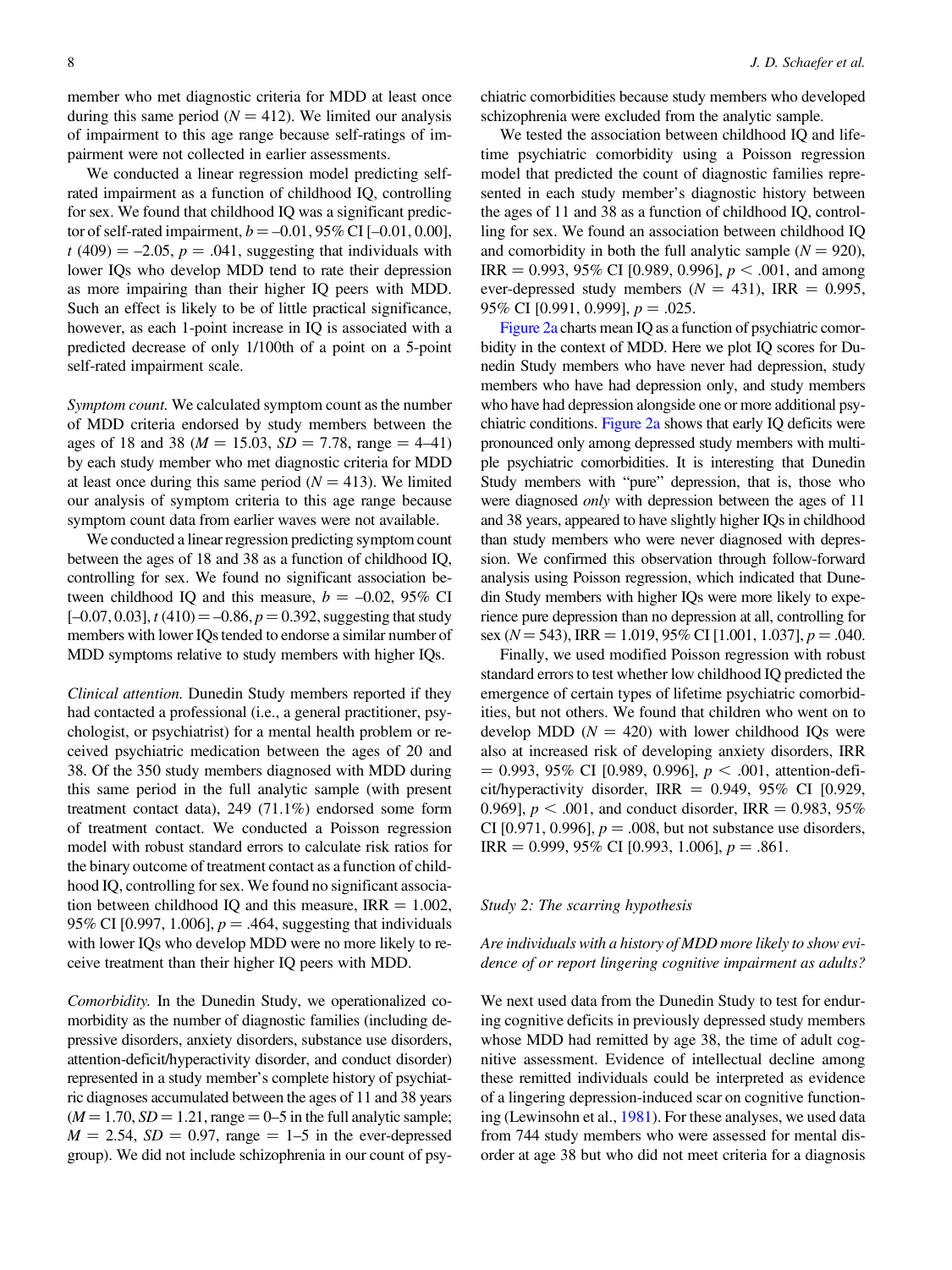<span id="page-8-0"></span>

Figure 2. (Color online) Mean (a) childhood IQ, (b) change in IQ from childhood to adulthood, and (c) subjective adult cognitive problems by lifetime psychiatric comorbidity in the Dunedin Cohort.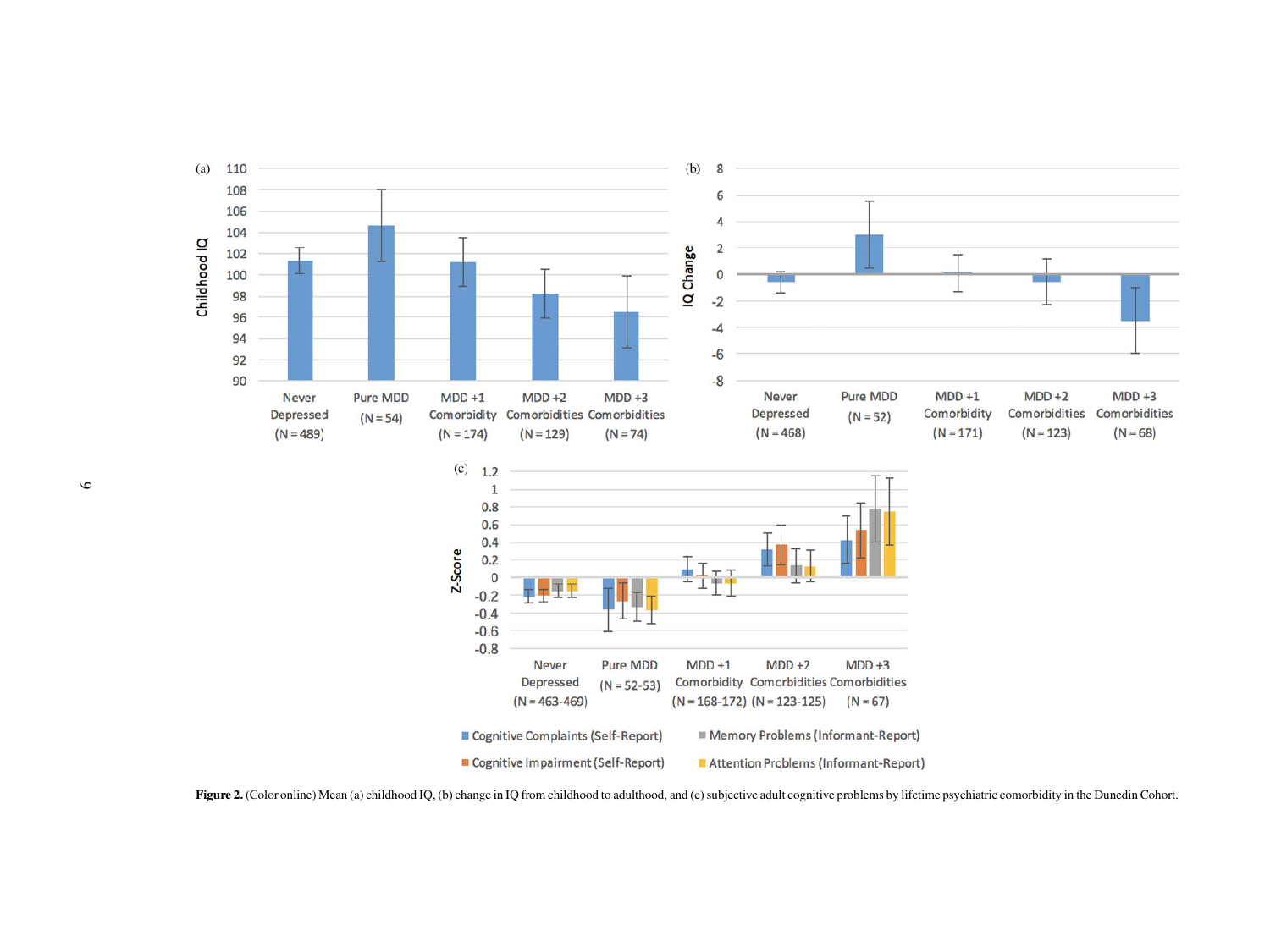of past-year MDD at age 38. This decision allowed us to separate the lingering cognitive scarring effects of a diagnostic history of MDD from the contemporaneous effects of a current episode of MDD. Similar to previous analyses, we also required these individuals to have (a) participated in at least half of the six mental health assessment waves from ages 11 to 38, (b) available childhood and adult IQ data, and (c) never received a diagnosis of schizophrenia. These individuals were divided into two groups: those with a previous history of MDD ( $N = 277$ ; mean adult IQ = 101.2, SD = 14.4), and those with no previous history of MDD ( $N =$ 467; mean adult IQ = 101.0,  $SD = 14.4$ ; [Figure 1b](#page-5-0)).

We conducted a series of one-way analyses of variance testing whether study members with a previous history of MDD differed from study members without such a history on age 38 IQ, self-reported cognitive problems, or informant-reported cognitive problems, controlling for sex. As shown in Table 2, we found that study members with a history of MDD scored higher on our subjective measures of cognitive problems (i.e., self-report and informant report), but were no different from study members without a history of MDD on any of our objective measures of cognitive functioning (i.e., WISC-R and WAIS-IV IQ, IQ change from childhood to adulthood). Taken together, these results suggest that study members with a history of depression were more likely to report that their cognitive functioning was impaired despite little to no measurable change (on average) in objective cognitive functioning as assessed by IQ tests.

# Is there evidence of cognitive scarring following an episode of particularly severe or early onset MDD?

One criticism of the analyses summarized in Table 2 is that, in comparing only those individuals who were not depressed at

age 38, we potentially ignore many of the most severe, chronic cases of MDD who continued to meet diagnostic criteria at the age 38 assessment wave. Consequently, we next tested whether any of our six clinical indicators (i.e., MDD age of onset, persistence/recurrence, self-rated impairment, number of diagnostic criteria endorsed, clinical attention, and comorbidity) predicted change in IQ from childhood (ages 7–11) to adulthood (age 38). If cognitive scarring is more common following severe or early onset cases of MDD, higher scores on these indicators should predict a more severe decline in IQ following a depressive episode.

As shown in [Table 3,](#page-10-0) only psychiatric comorbidity was found to predict a steeper decline in IQ from childhood to adulthood. This finding suggests that the cognitive scarring reported following a depressive episode may be more attributable to disorders commonly comorbid with MDD rather than the experience of a depressive episode per se. [Figure 2b](#page-8-0) charts mean change in IQ between childhood (ages 7–11) and adult (age 38) assessments as a function of psychiatric comorbidity in the context of MDD, whereas [Figure 2c](#page-8-0) does the same with each of our four subjective measures of cognitive functioning. Consistent with [Figure 2a](#page-8-0), [Figures 2b](#page-8-0) and [2c](#page-8-0) show that evidence of IQ decline and high subjective impairment was apparent only for depressed study members with multiple psychiatric comorbidities.

# Study 3: Beyond IQ

A second potential criticism of the analyses presented in this paper is that IQ is too crude or too global of a measure to detect the subtle changes in cognitive functioning associated with MDD. This may be particularly true for tests of the scarring hypothesis, as previous work has suggested that scarring is most noticeable in the domains of executive functioning (e.g., working memory, attention regulation, inhibitory control, and cognitive

Table 2. Testing the scarring hypothesis: Cognitive functioning in study members who were not diagnosed with past-year MDD at age 38, by lifetime diagnostic history

|                               | No History of MDD |                               | Past History of MDD |                           |       |                  |
|-------------------------------|-------------------|-------------------------------|---------------------|---------------------------|-------|------------------|
| Measure (Age at Assessment)   | $\boldsymbol{N}$  | Mean $[95\%$ CI]              | $\boldsymbol{N}$    | Mean $[95\%$ CI]          | F     | $\boldsymbol{p}$ |
| Objective measures            |                   |                               |                     |                           |       |                  |
| WISC IQ (ages $7-11$ )        | 467               | 101.6 [100.4, 102.8]          | 277                 | 101.3 [99.8, 102.9]       | 0.02  | .897             |
| WAIS IQ (age 38)              | 467               | 101.0 [99.7, 102.3]           | 277                 | 101.2 [99.5, 102.9]       | 0.23  | .631             |
| IO change                     | 467               | $-0.62$ [ $-1.44$ , 0.20]     | 277                 | $-0.14$ [ $-1.27$ , 0.99] | 0.31  | .577             |
| Subjective measures           |                   |                               |                     |                           |       |                  |
| Self-reported                 |                   |                               |                     |                           |       |                  |
| Cognitive complaints (age 38) | 467               | $-0.21$ [ $-0.29$ , $-0.13$ ] | 277                 | $0.11$ [-0.01, 0.22]      | 13.99 | < 0.001          |
| Impairment (age 38)           | 467               | $-0.20$ [ $-0.27, -0.13$ ]    | 277                 | $0.04$ [-0.07, 0.16]      | 13.33 | < 0.001          |
| Informant reported            |                   |                               |                     |                           |       |                  |
| Memory problems (age 38)      | 460               | $-0.15$ [ $-0.22, -0.07$ ]    | 275                 | $-0.02$ [ $-0.13$ , 0.10] | 7.08  | .008             |
| Attention problems (age 38)   | 460               | $-0.15$ [ $-0.23$ , $-0.07$ ] | 275                 | $-0.04$ [ $-0.15$ , 0.07] | 6.04  | .014             |

Note: MDD, major depressive disorder; No History of MDD, study members who had never met criteria for MDD; WISC, Wechsler Intelligence Scale for Children; WAIS, Wechsler Adult Intelligence Scale; Past History of MDD, study members who had met diagnostic criteria for MDD during a previous wave but no longer met criteria at age 38. The table includes only those study members who (a) were not diagnosed with past-year MDD at age 38 and (b) had present data for adult IQ. The scores on objective measures are reported as IQ points (mean  $= 100$ ,  $SD = 15$ ). Scores on subjective measures were standardized in the full cohort to a mean of 0 and a standard deviation of 1. Means were compared across diagnostic groups through a series of one-way analyses of variance, controlling for sex.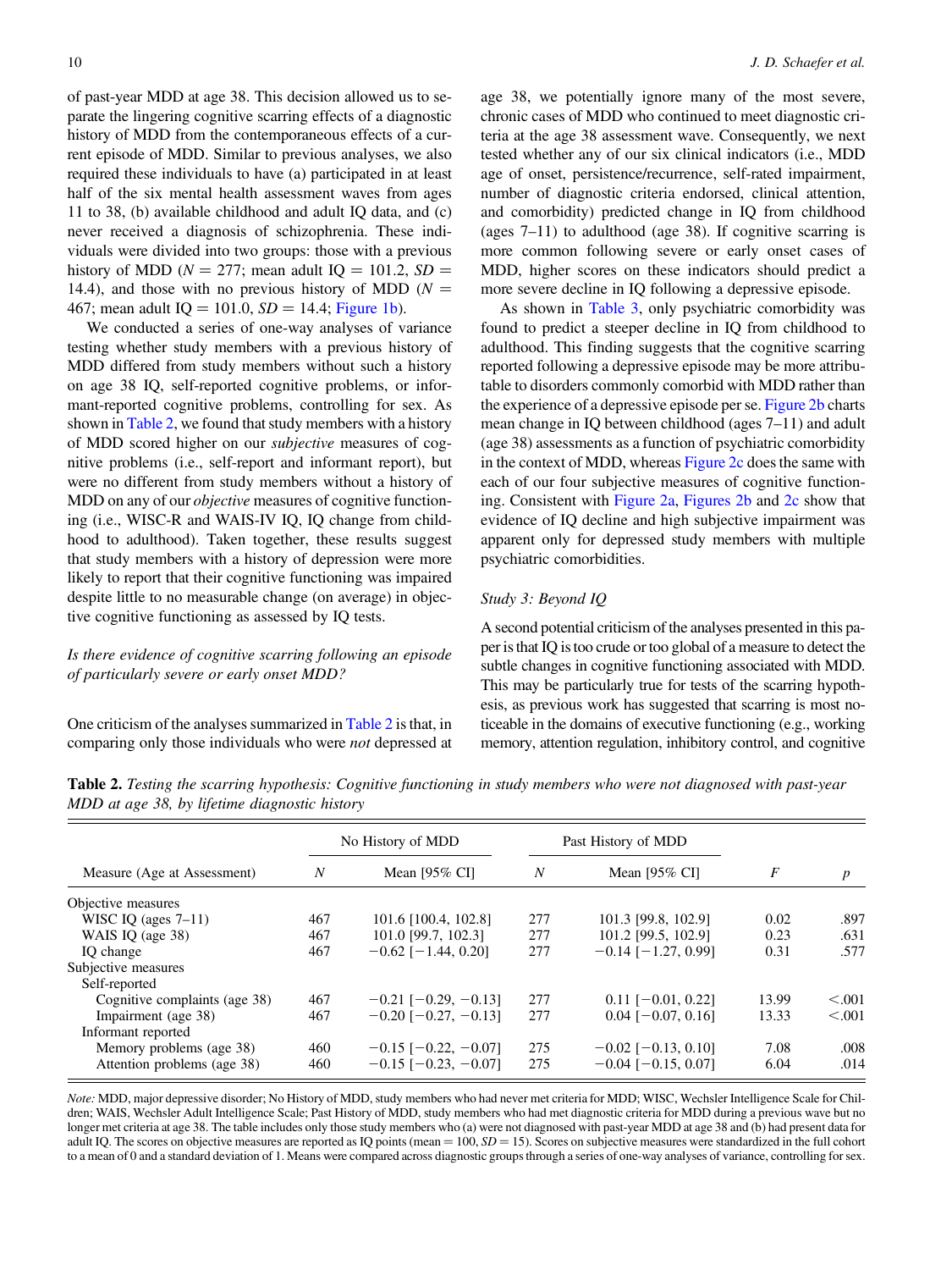<span id="page-10-0"></span>

|                                                                   | Table 3. Testing the scarring hypothesis: Change in IQ points from childhood to adulthood per standard deviation increase |  |
|-------------------------------------------------------------------|---------------------------------------------------------------------------------------------------------------------------|--|
| in each clinical indicator among study members diagnosed with MDD |                                                                                                                           |  |

|                         | Change in IQ               |                         |                            |                            |                         |                                |  |
|-------------------------|----------------------------|-------------------------|----------------------------|----------------------------|-------------------------|--------------------------------|--|
| Clinical Indicators     | b(SE)                      | b(SE)                   | b(SE)                      | $b$ (SE)                   | $b$ (SE)                | b(SE)                          |  |
| Age of onset            | $-0.06$<br>$[-1.01, 0.88]$ |                         |                            |                            |                         |                                |  |
| Persistence/recurrence  |                            | 0.11<br>$[-1.02, 1.24]$ |                            |                            |                         |                                |  |
| Self-rated impairment   |                            |                         | $-0.33$<br>$[-1.29, 0.63]$ |                            |                         |                                |  |
| No. of symptom criteria |                            |                         |                            | $-0.29$<br>$[-1.40, 0.82]$ |                         |                                |  |
| Clinical attention      |                            |                         |                            |                            | 0.26<br>$[-0.89, 1.41]$ |                                |  |
| Psychiatric comorbidity |                            |                         |                            |                            |                         | $-2.41***$<br>$[-3.68, -1.15]$ |  |

Note: MDD, major depressive disorder. The table provides coefficients and 95% confidence intervals from a series of separate regression equations predicting change in IQ from childhood (assessed at ages 7–11) to adulthood (age 38) as a function of each clinical indicator, controlling for sex. The total numbers for each regression ranged from 347 to 414. Clinical indicators were standardized to a mean of 0 and a standard deviation of 1 in the full cohort to facilitate comparison across indicators.

\*\*\* $p < .001$ .

flexibility/switching) and long-term memory (Bora et al., [2013](#page-12-0); Rock et al., [2014](#page-13-0)). To address this concern, we selected from our data sets the measures most closely associated with these cognitive domains. A detailed description of these measures can be found in the online-only supplementary materials.

We used Poisson regression with robust standard errors to test whether childhood scores on our neuropsychological measures were significant predictors of future MDD in the Dunedin Study, controlling for sex (a further test of the cognitive reserve hypothesis). Because study members completed neuropsychological testing at age 13, we removed individuals who received a diagnosis of MDD during our first, juvenile assessment wave (ages 11–15) from the full analytic sample (shown in [Figure 1a\)](#page-5-0) in order to ensure that scores predicted future, rather than concurrent, MDD. As shown in onlineonly supplementary Table S.1, the association between MDD status and performance on Trails B was marginally significant, IRR =  $1.00, 95\%$  CI [1.00, 1.01],  $p = .053$ , but otherwise we found little evidence to suggest that any of these measures significantly predicted future MDD risk.

We next conducted a series of one-way analyses of variance testing whether study members with a previous history of MDD differed from study members without such a history on neuropsychological measures of executive functioning and memory administered at age 38, controlling for sex (a further test for cognitive scarring). As shown in online-only supplementary Table S.2, we observed no significant differences between groups, apart from finding that study members with a history of MDD scored significantly higher than study members without such a history on a measure involving the delayed recall of multiple word pairs (WMS-IV verbal paired associates),  $F(1, 738) = 4.40$ ,  $p = .036$ . However, this difference did not survive correction for multiple comparisons. Viewed

as a whole, our results provide little support for the notion that lower performance on measures of executive functioning or memory are predictors or enduring consequences of MDD.

# **Discussion**

Contrary to prior research, the present study found little evidence to suggest that low cognitive functioning is either a predictor or an enduring consequence of a major depressive episode. We repeatedly found that associations between cognitive functioning and MDD were evident only in the context of comorbid psychiatric diagnoses. The finding was true for both objective measures of cognitive functioning (i.e., WISC-R and WAIS-IV IQ, IQ change) and for self- and informant-reported indices of cognitive impairment. This pattern of findings suggests that, to the extent that evidence of cognitive reserve or cognitive scarring in MDD exists, it seems to be largely attributable to psychiatric comorbidities rather than to depressive symptoms per se.

The first hypothesis tested in the present study, the cognitive reserve hypothesis, suggested that individuals with lower cognitive functioning in childhood would be at increased risk of developing MDD later in life. However, childhood IQ did not predict risk of future MDD between the ages of 11 and 38 in the Dunedin Study, even when we compared individuals who developed MDD to those who experienced no diagnosable psychopathology of any sort. Similarly, study members' performance on specific measures of memory and executive functioning at age 13 also did not predict future risk of MDD. In addition, we found no evidence that childhood IQ predicted MDD risk independent of family-wide and genetic risk when comparing E-Risk Study twins discordant for IQ.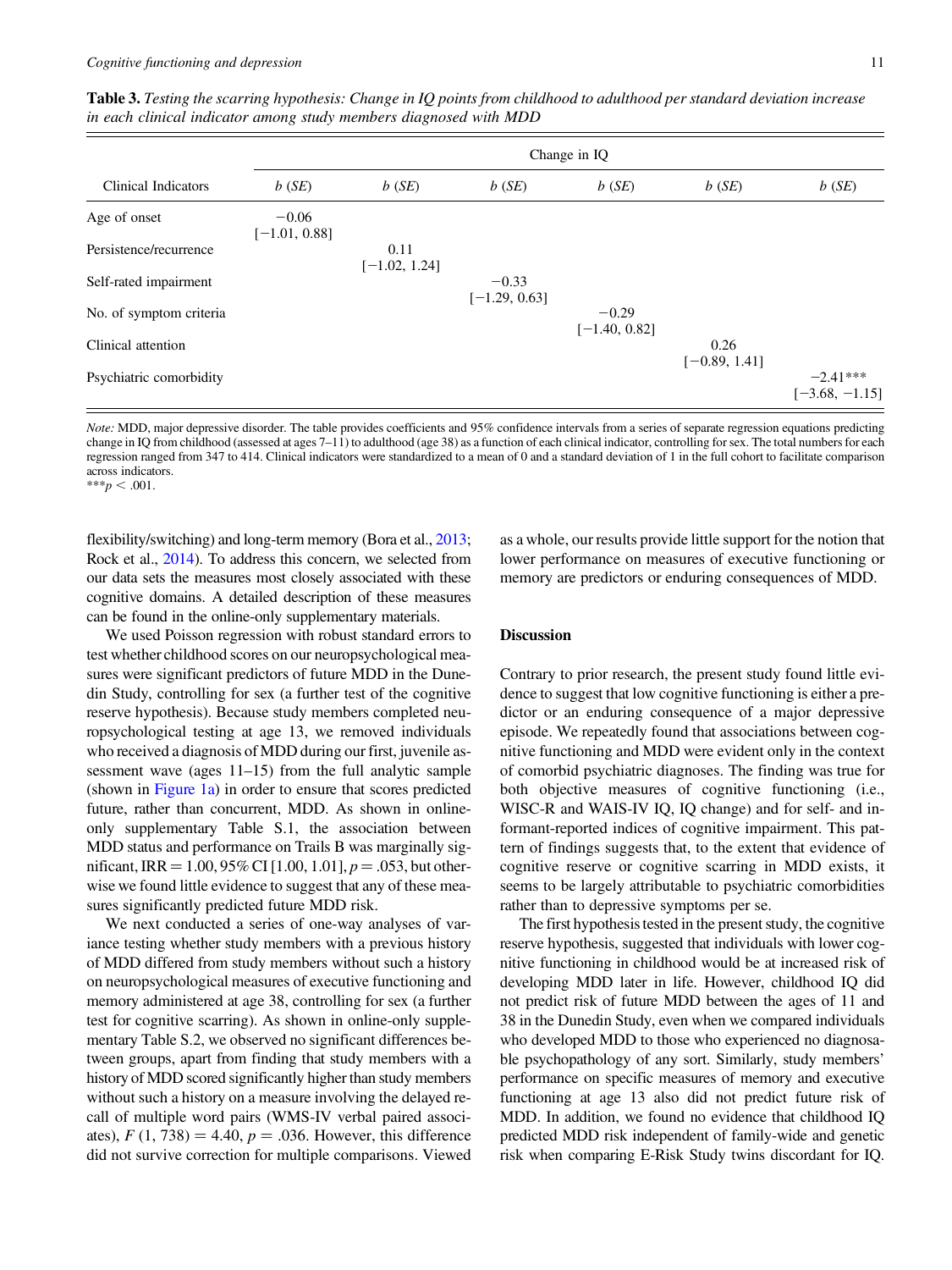Together, these findings indicate that low IQ in childhood does not meaningfully increase risk of a depressive episode between early adolescence and midlife in these two cohorts from different eras and countries.

The second hypothesis tested in this paper, the scarring hypothesis, suggests that the experience of MDD is associated with cognitive impairments that persist even after affective symptoms have remitted. In nondepressed study members, we found little to no difference in mean childhood IQ, adult IQ, IQ change, or adult neuropsychological test scores between those with and without a past history of MDD, suggesting that the scarring effects of a depressive episode are not readily detected by these objective measures. However, we also found that those with an MDD history (and their informants) reported significantly greater subjective cognitive impairment than those without such a history.

The finding of greater subjective cognitive impairment in the context of no measurable objective deficit suggests at least two possible explanations. First, it is possible that any "lingering" cognitive impairments attributable to a history of MDD are largely subjective in nature. If this were true, the greater self-rated impairment reported by individuals with a history of MDD could reflect either (a) a tendency toward negative self-evaluation commonly seen in individuals vulnerable to depressive episodes, or (b) a form of the "good ol' days bias," in which individuals tend to view themselves as having been healthier (e.g., more cognitively advantaged) prior to a negative event (e.g., a depressive episode; Iverson, Lange, Brooks, & Rennison, [2010\)](#page-13-0). The greater informantrated impairment in turn could be caused by study members communicating these beliefs to their informants.

Second, it is possible that the cognitive deficits that either predispose individuals to depression or follow a depressive episode are contextual in nature. In other words, because formal cognitive testing is designed to measure patients' optimal cognitive functioning under ideal conditions in the clinic, IQ and other neuropsychological tests may fail to capture genuine impairments that occur only under real-world conditions of high arousal, distraction, or affective distress in vulnerable individuals (i.e., those with a history of depression). The results of the present study therefore do not necessarily indicate that reports of cognitive impairment following a depressive episode are solely a product of patients' cognitive distortions.

The results presented here differ from those of ancillary analyses featured in previous papers that also used data from the Dunedin Study, which reported weak but statistically significant associations between IQ and MDD (Koenen et al., [2009;](#page-13-0) Meier et al., [2014\)](#page-13-0). However, these papers, like others in the literature, did not control for comorbidity when estimating the association between IQ and MDD. Moreover, that results can differ even in the same sample indicates that correlations between IQ and MDD are ephemeral and depend heavily on a study's analytical design and comparison groups.

To some, the proportion of Dunedin Study members diagnosed with MDD may seem unusually high, raising concerns about the representativeness of our sample. However, we have shown elsewhere that (a) the past-year prevalence rates of mental disorders in the Dunedin Cohort are similar to prevalence rates in nationwide surveys of the United States and of New Zealand (Moffitt et al., [2010\)](#page-13-0) and (b) lifetime prevalence estimates of Axis I mental disorders in the Dunedin Study are comparable to estimates calculated in other cohorts with repeated psychiatric assessments (Schaefer et al., [2017](#page-13-0)). These observations indicate that the high lifetime prevalence rate of MDD reported here is due primarily to the advantage of our prospective assessment method rather than to an overabundance of mental disorder in New Zealand, or in this cohort.

Despite the methodological advantages provided by our two cohorts, we acknowledge limitations. First, although our study features results from two independent samples, the E-Risk Study did not contain enough psychiatric assessment waves for us to replicate the analyses conducted using the Dunedin Cohort. Thus, it will be important to test the extent to which our findings generalize across different populations in future studies, particularly those findings that relate to lifetime history of disorder.

Second, study members were assessed for past-year (rather than current) depressive symptoms. Moreover, Dunedin Study members tend to schedule data collection when they feel well, reducing the likelihood of acute depressive symptoms on the day of cognitive testing. This design feature meant that we were unable to control for baseline depressive symptoms at the time of cognitive assessment in our follow-forward analyses. However, given that no association was observed between childhood cognitive functioning and later MDD, it is unlikely that this would alter our conclusions. In addition, we were not able to examine the extent to which MDD was associated with short-term, contemporaneous decreases in cognitive functioning, an important question for future research.

Third, assessment of mental disorder in the Dunedin Cohort is both left- and right-hand censored, which means we cannot assess the relationship between IQ and episodes of MDD that occurred prior to age 11, or future cases that may onset after our most recent assessment at age 38. This limitation means that we are not able to comment on the extent to which either childhood-onset or late-onset depression are associated with childhood IQ, or the extent to which such episodes might scar future cognitive functioning.

Despite these limitations, our results have implications for the study and treatment of depression. In particular, they suggest that the persistent cognitive deficits commonly associated with MDD may not be attributable to depression per se, but rather to other psychiatric conditions that frequently co-occur with MDD (Kessler et al., [2003](#page-13-0); Melartin et al., [2002](#page-13-0)). Previous studies comparing the premorbid IQs of individuals who developed MDD to those who did not have found individuals with MDD had premorbid IQs approximately 3 points lower than healthy controls (Sørensen, Sæbye, Urfer-Parnas, Mortensen, & Parnas, [2012\)](#page-14-0), which is comparable to the effect of comorbidity reported in the present study. These findings also shed light on some of the questions highlighted in recent workshops hosted by the National Academies of Sciences (Na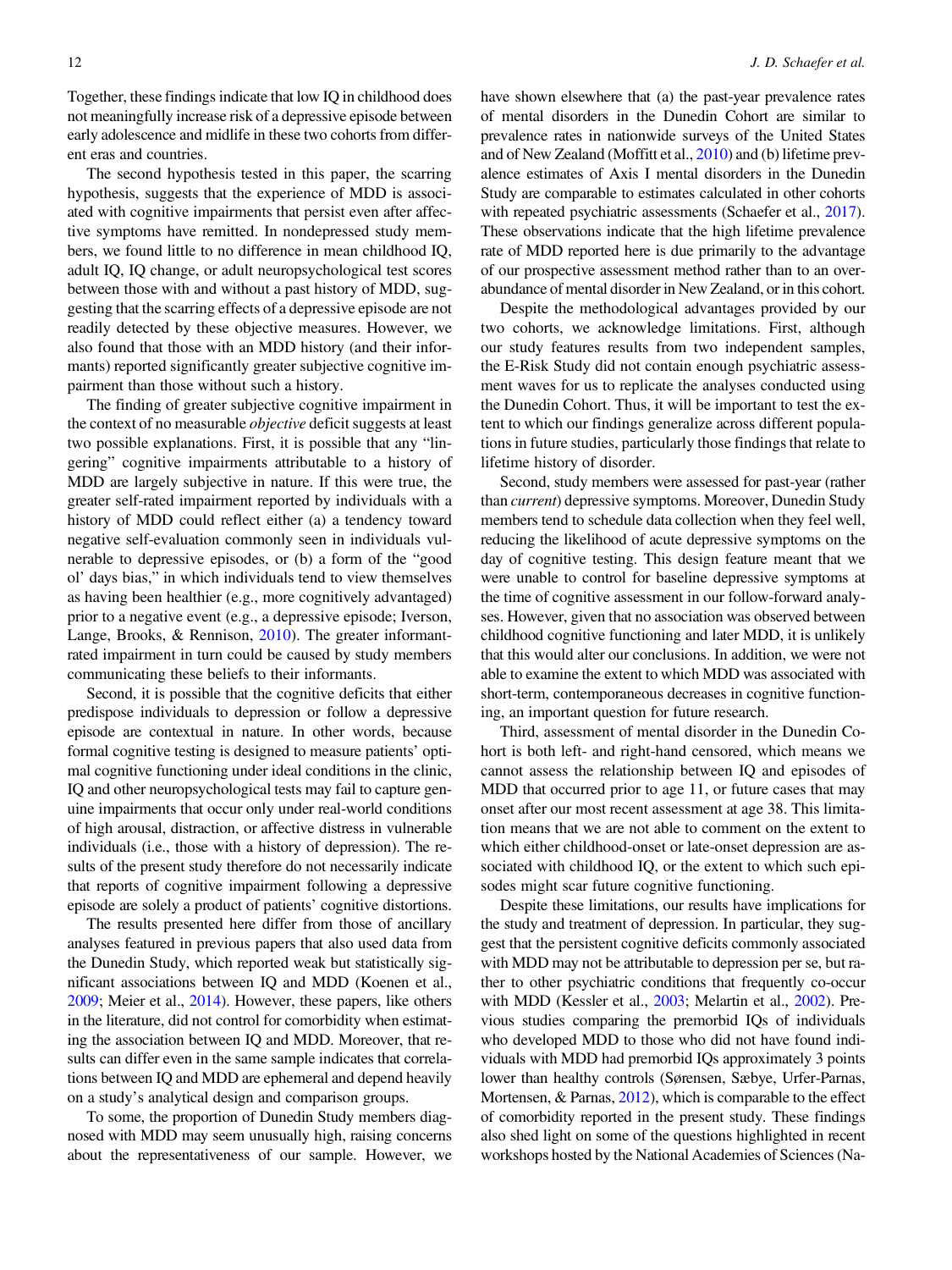<span id="page-12-0"></span>tional Academies of Sciences, Engineering, and Medicine, [2015\)](#page-13-0), and suggest that researchers interested in treating the cognitive deficits associated with depression should perhaps widen their focus to consider alterations in fear-learning, attention, and executive functioning common to multiple disorders.

Our results further suggest that investigators seeking to demonstrate the existence of cognitive impairment in the context of a particular disorder should carefully assess participants for current and past psychiatric comorbidities. This step allows investigators to distinguish between impairments that are attributable to the disorder of interest versus other, comorbid conditions or some shared, transdiagnostic process.

Our findings also have implications for the prevention and treatment of MDD. Our finding that low childhood IQ does not appear to predict the development of MDD suggests that low IQ should not be considered as a risk factor for MDD. Similarly, our finding that even the most severely disordered individuals (diagnosed with MDD and  $3+$  comorbidities) scored only about 5 points lower, on average, than those with no history of depression indicates that our ability to predict the course of any one person's MDD based on premorbid intelligence is limited at best. Nevertheless, because subjective ratings of study members' cognitive impairment tended to increase with each additional psychiatric comorbidity, it may be helpful to screen individuals who report ongoing cognitive impairment following a depressive episode for past and current anxiety, substance-use, attention-deficit, or psychotic disorders. In

## References

- Adler, D. A., McLaughlin, T. J., Rogers, W. H., Chang, H., Lapitsky, L., & Lerner, D. (2006). Job performance deficits due to depression. American Journal of Psychiatry, 163, 1569–1576. doi:10.1176/ajp.2006.163.9. 1569
- Airaksinen, E., Larsson, M., & Forsell, Y. (2005). Neuropsychological functions in anxiety disorders in population-based samples: Evidence of episodic memory dysfunction. Journal of Psychiatric Research, 39, 207–214. doi:10.1016/j.jpsychires.2004.06.001
- American Psychiatric Association. (1987). Diagnostic and statistical manual of mental disorders: DSM-III-R (3rd ed., rev.). Washington, DC: Author.
- American Psychiatric Association. (1994). Diagnostic and statistical manual of mental disorders (4th ed.). Washington, DC: Author.
- Barnett, J. H., Salmond, C. H., Jones, P. B., & Sahakian, B. J. (2006). Cognitive reserve in neuropsychiatry. Psychological Medicine, 36, 1053–1064. doi:10.1017/S0033291706007501
- Batty, G. D., Mortensen, E. L., & Osler, M. (2005). Childhood IQ in relation to later psychiatric disorder: Evidence from a Danish birth cohort study. British Journal of Psychiatry, 187, 180–181.
- Bora, E., Harrison, B. J., Yücel, M., & Pantelis, C. (2013). Cognitive impairment in euthymic major depressive disorder: A meta-analysis. Psychological Medicine, 43, 2017–2026. doi:10.1017/S0033291712002085
- Bortolato, B., Miskowiak, K. W., Köhler, C. A., Maes, M., Fernandes, B. S., Berk, M., & Carvalho, A. F. (2016). Cognitive remission: A novel objective for the treatment of major depression? BMC Medicine, 14, 9. doi:10.1186/s12916-016-0560-3
- Carlin, J. B., Gurrin, L. C., Sterne, J. A., Morley, R., & Dwyer, T. (2005). Regression models for twin studies: A critical review. International Journal of Epidemiology, 34, 1089–1099. doi:10.1093/ije/dyi153
- Cassano, P., & Fava, M. (2002). Depression and public health: An overview. Journal of Psychosomatic Research, 53, 849–857. doi:10.1016/S0022- 3999(02)00304-5
- Christensen, H., Griffiths, K., Mackinnon, A., & Jacomb, P. (1997). A quantitative review of cognitive deficits in depression and Alzheimer-type dementia. Journal of the International Neuropsychological Society, 3, 631–651.

addition, such patients may benefit from cognitive therapy that examines the function and impact of beliefs of cognitive impairment, as well as therapies aimed at regulating affect and managing psychiatric symptoms, which may continue to impact cognitive functioning in certain contexts (e.g., when multitasking or under conditions of high emotional arousal).

In summary, we find that cognitive deficits are neither an antecedent nor an enduring consequence of MDD, absent psychiatric comorbidities. Thus, future research that seeks to assess and treat cognitive scarring in the context of psychiatric illness would be wise to investigate psychopathology broadly rather than MDD specifically. In addition, rather than focusing on cognitive impairment as a risk factor for MDD or a lingering consequence of the disorder, our results suggest that treatment and prevention efforts should focus on evaluating, and perhaps treating, cognitive deficits that co-occur with depressive symptoms. We hope that our findings will inform studies aiming to develop treatments for these impairments, as well as spur additional research dedicated to better understanding the complex interplay between affective symptoms and cognitive functioning in the individuals who suffer from this disorder.

### Supplementary Material

To view the supplementary material for this article, please visit <https://doi.org/10.1017/S095457941700164X>.

- Cummings, P. (2009). The relative merits of risk ratios and odds ratios. Archives of Pediatrics and Adolescent Medicine, 163, 438–445. doi:10. 1001/archpediatrics.2009.31
- Farmer, R. F., Kosty, D. B., Seeley, J. R., Olino, T. M., & Lewinsohn, P. M. (2013). Aggregation of lifetime axis I psychiatric disorders through age 30: Incidence, predictors, and associated psychosocial outcomes. Journal of Abnormal Psychology, 122, 573–586. doi:10.1037/a0031 429
- Feehan, M., McGee, R., Raja, S. N., & Williams, S. M. (1994). DSM-III-R disorders in New Zealand 18-year-olds. Australian and New Zealand Journal of Psychiatry, 28, 87–99. doi:10.3109/00048679409075849
- Fergusson, D. M., Horwood, J. L., & Ridder, E. M. (2005). Show me the child at seven: II. Childhood intelligence and later outcomes in adolescence and young adulthood. Journal of Child Psychology and Psychiatry, 46, 850–858. doi:10.1111/j.1469-7610.2005.01472.x
- Gale, C. R., Batty, G. D., Tynelius, P., Deary, I. J., & Rasmussen, F. (2010). Intelligence in early adulthood and subsequent hospitalization for mental disorders. Epidemiology, 21, 70–77.
- Gale, C. R., Deary, I. J., Boyle, S. H., Barefoot, J., Mortensen, L. H., & Batty, G. (2008). Cognitive ability in early adulthood and risk of 5 specific psychiatric disorders in middle age: The Vietnam Experience study. Archives of General Psychiatry, 65, 1410–1418. doi:10.1001/archpsyc.65. 12.1410
- Hirschfeld, R. M. A., Montgomery, S. A., Keller, M. B., Kasper, S., Schatzberg, A. F., Moller, H.-J., ...Versiani, M. (2000). Social functioning in depression: A review. Journal of Clinical Psychiatry, 61, 268–275.
- Horner, M. D., & Hamner, M. B. (2002). Neurocognitive functioning in posttraumatic stress disorder. Neuropsychology Review, 12, 15–30. doi:10. 1023/A:1015439106231
- Hsu, K. J., & Davison, G. C. (2017). Compounded deficits: The association between neuropsychological impairment and attention biases in currently depressed, formerly depressed, and never depressed individuals. Clinical Psychological Science, 5, 286–298. doi:10.1177/21677026176 92998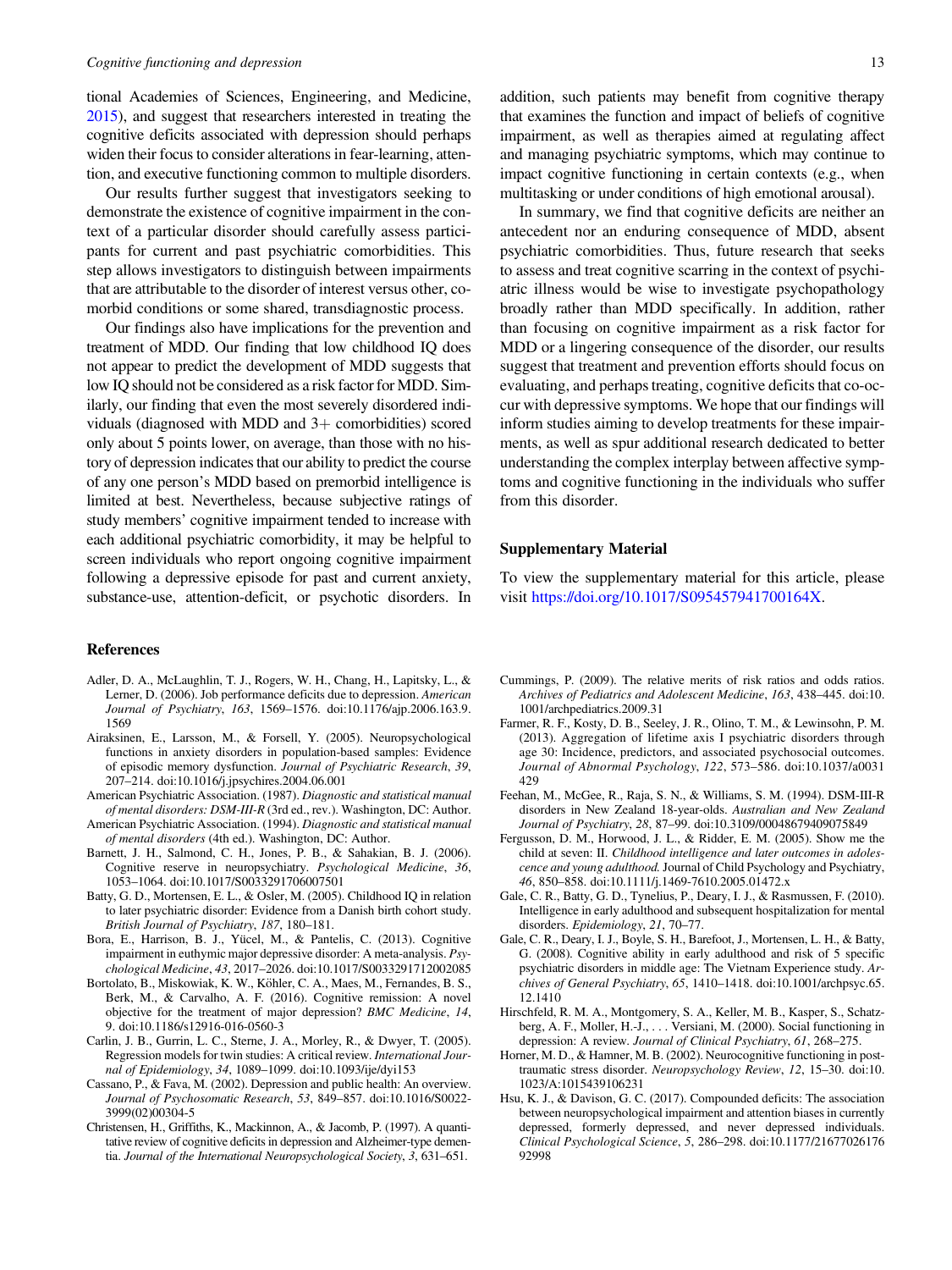- <span id="page-13-0"></span>Iverson, G. L., Lange, R. T., Brooks, B. L., & Rennison, V. L. A. (2010). "Good old days" bias following mild traumatic brain injury. Clinical Neuropsychologist, 24, 17–37. doi:10.1080/13854040903190797
- Jaeger, J., Berns, S., Uzelac, S., & Davis-Conway, S. (2006). Neurocognitive deficits and disability in major depressive disorder. Psychiatry Research, 145, 39–48. doi:10.1016/j.psychres.2005.11.011
- Kendler, K. S., Ohlsson, H., Sundquist, J., & Sundquist, K. (2014). IQ and schizophrenia in a Swedish national sample: Their causal relationship and the interaction of IQ with genetic risk. American Journal of Psychiatry, 172, 259–265. doi:10.1176/appi.ajp.2014.14040516
- Kennedy, N., Foy, K., Sherazi, R., McDonough, M., & McKeon, P. (2007). Long-term social functioning after depression treated by psychiatrists: A review. Bipolar Disorders, 9, 25–37. doi:10.1111/j.1399-5618.2007. 00326.x
- Kessler, R. C., Berglund, P., Demler, O., Jin, R., Koretz, D., Merikangas, K. R., . . . Wang, P. S. (2003). The epidemiology of major depressive disorder: Results from the National Comorbidity Survey Replication (NCS-R). Journal of the American Medical Association, 289, 3095–4105. doi:10.1001/ jama.289.23.3095
- Kessler, R. C., Berglund, P., Demler, O., Jin, R., Merikangas, K. R., & Walters, E. E. (2005). Lifetime prevalence and age-of-onset distributions of DSM-IV disorders in the National Comorbidity Survey Replication. Archives of General Psychiatry, 62, 593–602. doi:10.1001/archpsyc.62.6.593
- Keyes, K. M., Platt, J., Kaufman, A. S., & McLaughlin, K. A. (2016). Association of fluid intelligence and psychiatric disorders in a populationrepresentative sample of U.S. adolescents. JAMA Psychiatry. Advance online publication. doi:10.1001/jamapsychiatry.2016.3723
- Kim-Cohen, J., Caspi, A., Moffitt, T. E., Harrington, H., Milne, B. J., & Poulton, R. (2003). Prior juvenile diagnoses in adults with mental disorder: Developmental follow-back of a prospective-longitudinal cohort. Archives of General Psychiatry, 60, 709–717. doi:10.1001/archpsyc.60.7.709
- Koenen, K. C., Moffitt, T. E., Roberts, A. L., Martin, L. T., Kubzansky, L., Harrington, H., . . . Caspi, A. (2009). Childhood IQ and adult mental disorders: A test of the cognitive reserve hypothesis. American Journal of Psychiatry, 166, 50–57. doi:10.1176/appi.ajp.2008.08030343
- Ledford, H. (2016). Drugmakers target depression's cognitive fog. Nature, 530, 17. doi:10.1038/530017a
- Lee, R. S. C., Hermens, D. F., Porter, M. A., & Redoblado-Hodge, M. A. (2012). A meta-analysis of cognitive deficits in first-episode major depressive disorder. Journal of Affective Disorders, 140, 113–124. doi:10.1016/j.jad.2011.10.023
- Lewinsohn, P. M., Steinmetz, J. L., Larson, D. W., & Franklin, J. (1981). Depression-related cognitions: Antecedent or consequence? Journal of Abnormal Psychology, 90, 213–219. doi:10.1037//0021-843X.90.3.213
- Majer, M., Ising, M., Künzel, H., Binder, E. B., Holsboer, F., Modell, S., & Zihl, J. (2004). Impaired divided attention predicts delayed response and risk to relapse in subjects with depressive disorders. Psychological Medicine, 34, 1453–1463. doi:10.1017/S0033291704002697
- Mann-Wrobel, M. C., Carreno, J. T., & Dickinson, D. (2011). Meta-analysis of neuropsychological functioning in euthymic bipolar disorder: An update and investigation of moderator variables. Bipolar Disorders, 13, 334–342. doi:10.1111/j.1399-5618.2011.00935.x
- McDermott, L. M., & Ebmeier, K. P. (2009). A meta-analysis of depression severity and cognitive function. Journal of Affective Disorders, 119, 1–8. doi:10.1016/j.jad.2009.04.022
- Meier, M. H., Caspi, A., Ambler, A., Harrington, H., Houts, R., Keefe, R. S. E., . . . Moffitt, T. E. (2012). Persistent cannabis users show neuropsychological decline from childhood to midlife. Proceedings of the National Academy of Sciences, 109, E2657–E2664. doi:10.1073/pnas.1206820109
- Meier, M. H., Caspi, A., Reichenberg, A., Keefe, R. S. E., Fisher, H. L., Harrington, H., . . . Moffitt, T. E. (2014). Neuropsychological decline in schizophrenia from the premorbid to the post-onset period: Evidence from a population-representative longitudinal study. American Journal of Psychiatry, 171, 91–101. doi:10.1176/appi.ajp.2013.12111438
- Melartin, T. K., Rytsälä, H. J., Leskelä, U. S., Lestelä-Mielonen, P. S., Sokero, T. P., & Isometsä, E. T. (2002). Current comorbidity of psychiatric disorders among DSM-IV major depressive disorder patients in psychiatric care in the Vantaa Depression Study. Journal of Clinical Psychiatry, 63, 126–134.
- Moffitt, T. E., Caspi, A., Taylor, A., Kokaua, J., Milne, B. J., Polanczyk, G., & Poulton, R. (2010). How common are common mental disorders? Evidence that lifetime prevalence rates are doubled by prospective versus retrospective ascertainment. Psychological Medicine, 40, 899–909. doi:10. 1017/S0033291709991036
- Moffitt, T. E., & the E-Risk Study Team. (2002). Teen-aged mothers in contemporary Britain. Journal of Child Psychology and Psychiatry, 43, 727– 742. doi:10.1111/1469-7610.00082
- Moffitt, T. E., Harrington, H., Caspi, A., Kim-Cohen, J., Goldberg, D., Gregory, A. M., & Poulton, R. (2007). Depression and generalized anxiety disorder: Cumulative and sequential comorbidity in a birth cohort followed prospectively to age 32 years. Archives of General Psychiatry, 64, 651–660. doi:10.1001/archpsyc.64.6.651
- Mullard, A. (2016). FDA rejects first cognitive claim for antidepressant. Nature Reviews Drug Discovery, 15, 299–299. doi:10.1038/nrd.2016.92
- Muller, J., & Roberts, J. E. (2005). Memory and attention in obsessive-compulsive disorder: A review. Journal of Anxiety Disorders, 19, 1–28. doi:10.1016/j.janxdis.2003.12.001
- National Academies of Sciences, Engineering, and Medicine. (2015). Enabling discovery, development, and translation of treatments for cognitive dysfunction in depression: Workshop summary. Washington, DC: National Academies Press.
- Newman, D. L., Moffitt, T. E., Caspi, A., Magdol, L., Silva, P. A., & Stanton, W. R. (1996). Psychiatric disorder in a birth cohort of young adults: Prevalence, comorbidity, clinical significance, and new case incidence from ages 11 to 21. Journal of Consulting and Clinical Psychology, 64, 552–562. doi:10.1037/0022-006X.64.3.552
- Odgers, C. L., Caspi, A., Bates, C. J., Sampson, R. J., & Moffitt, T. E. (2012). Systematic social observation of children's neighborhoods using Google Street View: A reliable and cost-effective method. Journal of Child Psychology and Psychiatry, 53, 1009–1017. doi:10.1111/j.1469-7610.2012.02565.x
- Philipp, M., Maier, W., & Delmo, C. D. (1991). The concept of major depression. European Archives of Psychiatry and Clinical Neuroscience, 240, 258–265. doi:10.1007/BF02189537
- Poulton, R., Moffitt, T. E., & Silva, P. A. (2015). The Dunedin Multidisciplinary Health and Development Study: Overview of the first 40 years, with an eye to the future. Social Psychiatry and Psychiatric Epidemiology, 50, 679–693. doi:10.1007/s00127-015-1048-8
- Rajput, S., Hassiotis, A., Richards, M., Hatch, S. L., & Stewart, R. (2011). Associations between IQ and common mental disorders: The 2000 British National Survey of Psychiatric Morbidity. European Psychiatry, 26, 390–395. doi:10.1016/j.eurpsy.2010.07.002
- Reichenberg, A., Caspi, A., Harrington, H., Houts, R., Keefe, R. S. E., Murray, R. M., . . . Moffitt, T. E. (2010). Static and dynamic cognitive deficits in childhood preceding adult schizophrenia: A 30-year study. American Journal of Psychiatry, 167, 160–169.
- Robins, L., Cottler, L., Bucholz, K., & Compton, W. (1995). Diagnostic Interview Schedule for DSM-IV. St. Louis, MO: Washington University School of Medicine.
- Rock, P. L., Roiser, J. P., Riedel, W. J., & Blackwell, A. D. (2014). Cognitive impairment in depression: A systematic review and meta-analysis. Psychological Medicine, 44, 2029–2040. doi:10.1017/S0033291713002535
- Rogers, M. A., Kasai, K., Koji, M., Fukuda, R., Iwanami, A., Nakagome, K., . . . Kato, N. (2004). Executive and prefrontal dysfunction in unipolar depression: A review of neuropsychological and imaging evidence. Neuroscience Research, 50, 1–11. doi:10.1016/j.neures.2004.05.003
- Salmond, C. H., Menon, D. K., Chatfield, D. A., Pickard, J. D., & Sahakian, B. J. (2006). Cognitive reserve as a resilience factor against depression after moderate/severe head injury. Journal of Neurotrauma, 23, 1049– 1058. doi:10.1089/neu.2006.23.1049
- Sattler, J. M. (2008). Assessment of children: Cognitive foundations (5th ed.). San Diego, CA: Author.
- Schaefer, J. D., Caspi, A., Belsky, D. W., Harrington, H., Houts, R., Horwood, L. J., . . . Moffitt, T. E. (2017). Enduring mental health: Prevalence and prediction. Journal of Abnormal Psychology. Advance online publication. doi:10.1037/abn0000232
- Schaefer, J., Giangrande, E., Weinberger, D. R., & Dickinson, D. (2013). The global cognitive impairment in schizophrenia: Consistent over decades and around the world. Schizophrenia Research, 150, 42–50. doi:10. 1016/j.schres.2013.07.009
- Scult, M. A., Knodt, A. R., Swartz, J. R., Brigidi, B. D., & Hariri, A. R. (2016). Thinking and feeling individual differences in habitual emotion regulation and stress-related mood are associated with prefrontal executive control. Clinical Psychological Science, 5, 150–157. doi:10.1177/ 2167702616654688
- Scult, M. A., Paulli, A. R., Mazure, E. S., Moffitt, T. E., Hariri, A. R., & Strauman, T. J. (2017). The association between cognitive function and subsequent depression: A systematic review and meta-analysis. Psychological Medicine, 47, 1–17. doi:10.1017/S0033291716002075